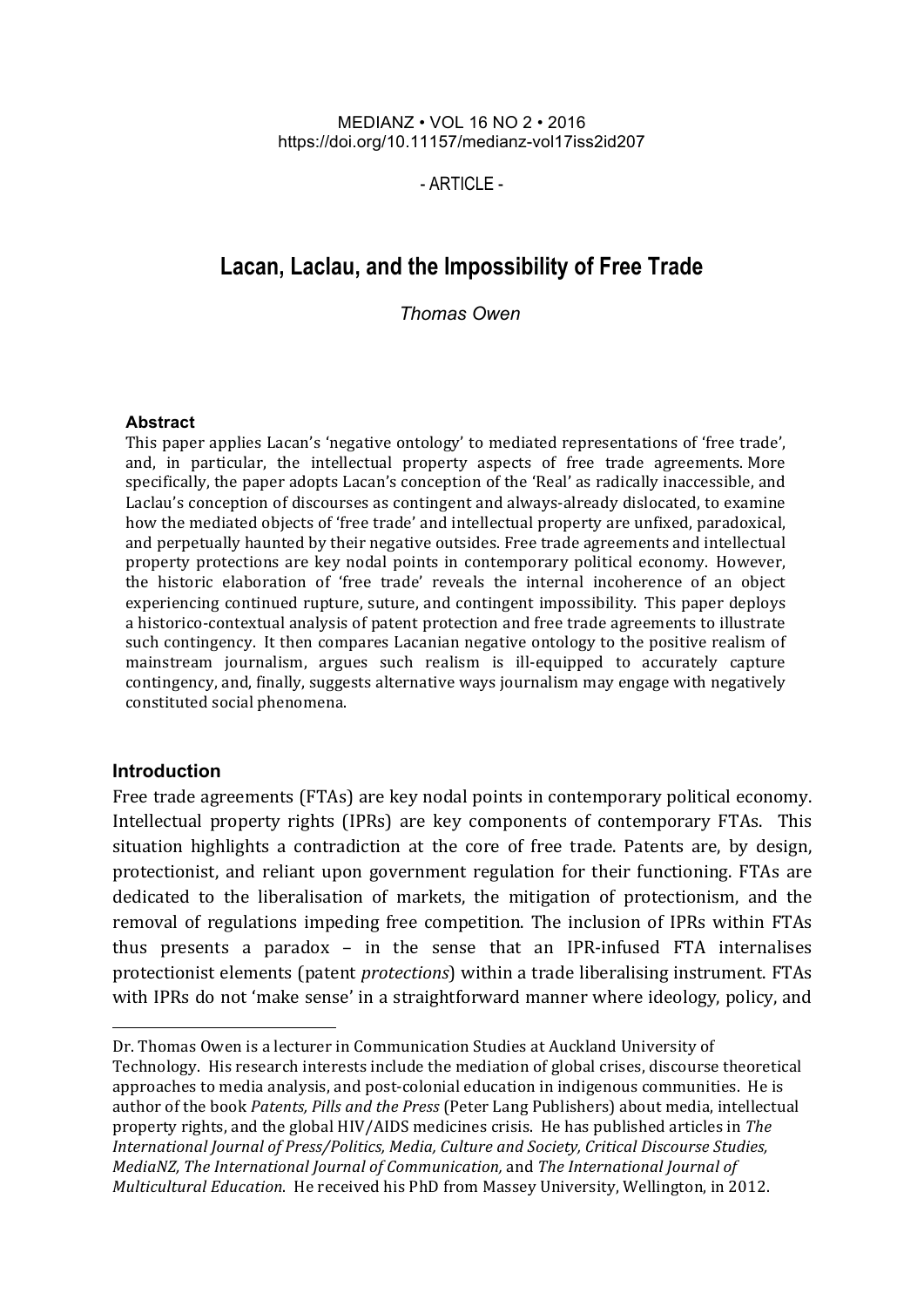stakeholder intent are neatly combined within a consistent package. They are messy, paradoxical, contradictory, and always changing. In short, they are 'impossible', in the Lacanian sense, in that their full identity is never complete.

This article uses the ideas of Jacques Lacan and Ernesto Laclau to illustrate the 'impossible' character of contemporary IPR-laden FTAs, and, indeed, of the signifier 'free trade' itself. Lacanian psychoanalysis is built around an 'ontology of lack' (Marchart 2005, 17), in that it examines how all identities are characterised by their failure to achieve closure. Fully fixed hermetically sealed identities cannot exist, for if they did, no transformation, or even identification itself, would be possible. By extension, political identities, discourses, and constructions – such as FTAs – are also inescapably un-fixed and un-closed. Laclauian discourse theory adopts a similar negative ontology, examining the processes of *hegemony*, *dislocation*, and *suture* that shape both temporary stability and continual transformation in political discourse. Lacanian and Laclauian approaches thus do not examine the positive manifestation of identities, but rather their *negative* construction: how identities are characterised by their failure to achieve coherence.

This article examines the incommensurability between Lacanian/Laclauian ontology and the realist ontology of mainstream journalism, in the context of mediated representations of IPRs and FTAs. Through a historico-contextual analysis of free trade and patent protections, it illustrates the Lacanian/Laclauian argument for unfixed identities and discourses. Following this, it then argues that the realist 'anti-ideological ideology' (Phelan 2014, 83) of mainstream journalism renders it ill equipped to accurately capture the contingent, contested, contradictory, and continually changing nature of FTAs and IPRs.

The article first outlines the broad contours of Lacan's and Laclau's approach, and then applies selected concepts from them to four historical moments in the development of FTAs and IPRs: 1) the nineteenth-century dispute pitting free trade versus patent protectionism; 2) the linguistic re-framing of patents as 'rights' instead of 'privileges';  $3$ ) the late twentieth-century dispute between patent 'pirates' and legal patent moderations; and, finally, 4) the twenty-first century re-emergence of protectionism/free trade tensions in the form of Donald Trump's removal of the USA from the Trans-Pacific Partnership Agreement. These moments are highlighted to illustrate the messy contradictions and incomplete contingent identity of 'free trade'. With this contingency then established, the article critiques journalistic realism as an inadequate ontology through which to capture FTAs and IPRs, and suggests Marchart's (2011) concept of 'mediality' as an alternative approach to the media representation of contingency.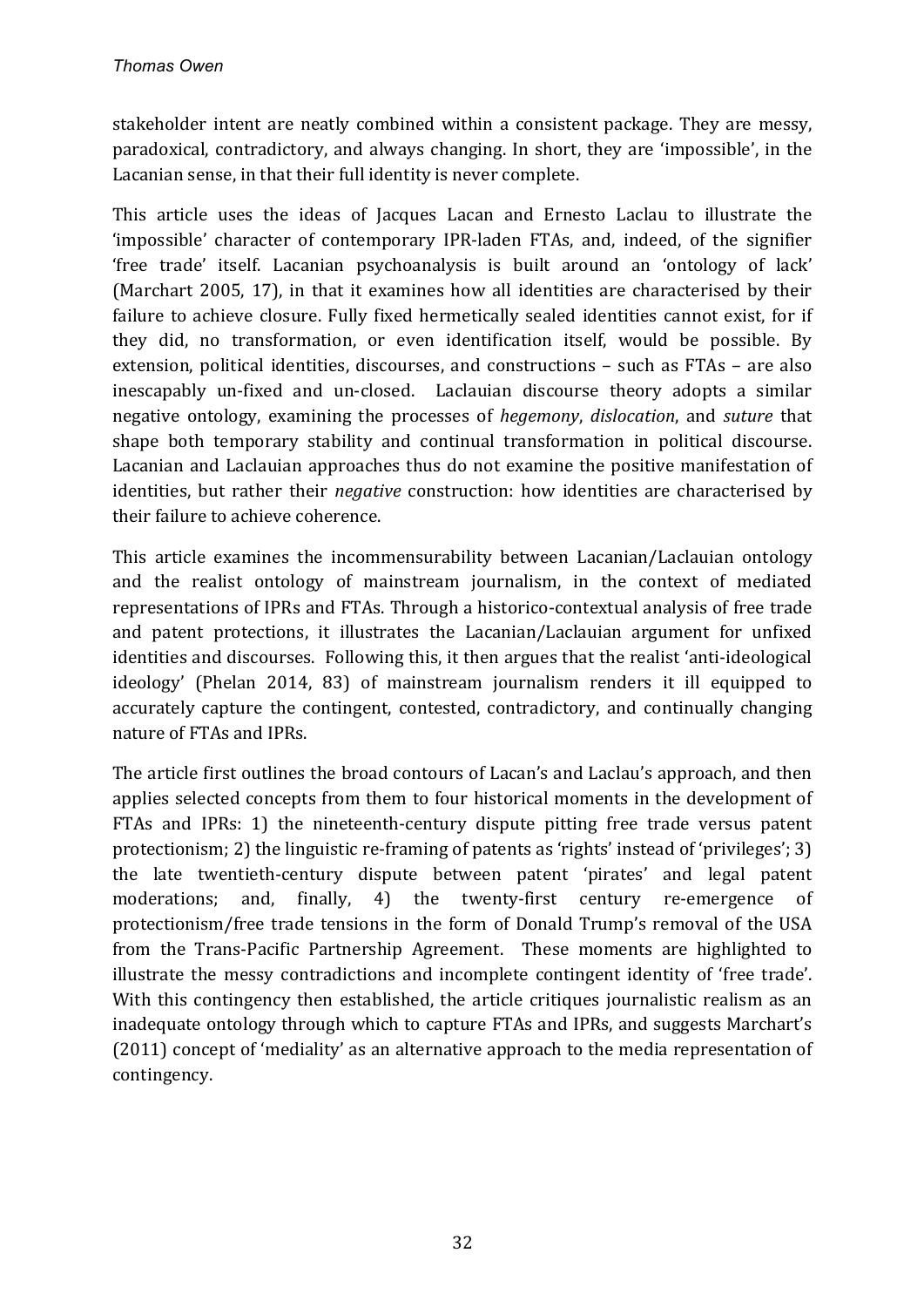### **Lacan's and Laclau's Negative Ontology**

'I always speak the truth', opened Lacan in his 1974 lecture on psychoanalysis for French television:

Not the whole truth, because there's no way to say it all. Saying it all is literally impossible. Words fail. Yet it is through this very impossibility that the truth touches the Real. (Lacan, cited in Jacquot, 1974, 1min)

For Lacan, identity is structured like a language (Lacan 1978, 1991, 2006). Words and language structure our thinking and, thus, our experience of the universe. But 'words fail' – the signifiers of language we use do not capture the totality of the signified they seek to represent. There is always a surplus of objective material reality that the words describing it cannot grasp. Importantly, however, we act as if they did grasp it  $-$  as if the words we use do fully represent the things they describe, in their awesome totality. For Lacan, this insurmountable limitation means we all operate within a realm where our most basic representations of reality are only partial, and yet treated by us as if they were total. It is in this sense that Lacan argues that 'truth is structured like a fiction'  $(\tilde{Z}$ ižek 1989,154). Truth and reality exist, but for all intents and purposes our access to them is through the limited fictions of language. It is here that Lacan exhibits his debt to linguistics and semiotics, and his affinity with philosophers from Kant to Derrida on the impossibility to fully capture meaning and achieve total representation of externality.

For Lacan, a pure objective material reality does exist beyond the limits of representation, and he refers to this as the Real. The Lacanian Real is un-broken total reality, irreducible to difference, and far beyond the Symbolic – that is, the words, language and representations seeking to capture it. There is no lack in the Real. Rather, the lack is in our attempts to symbolise the Real through representation. The Real is thus 'impossible', as it is impossible to imagine or symbolise the Real in its totality without imposing limits, and therefore leaving surplus reality beyond the limits – and it is this impossibility that marks the *traumatic* aspect of existence. Unable to attain the totality, we are left constantly chasing something unattainable, both acting to some degree as if it were attained, while also being troubled to some degree by the implicit or explicit realisation that it was not. For Lacan, this is the *haunting of the Real*. It is traumatic, but also productive. It is precisely because a total representation of the Real cannot be attained that we constantly seek to attain it. If it were ever attainable, this productivity would cease. The 'lack' in Lacanian ontology, therefore, is a *constitutive* lack. The rupture in our identities is both what makes them impossible *and* what stimulates their constant drive to overcome impossibility - thus making identification itself possible in the first place (Stavrakakis 1999).

These initial summary comments already indicate that for Lacan, psychoanalysis is not merely a tool for treating individual cognition and perception, but is, rather, a theoretical lens for examining how 'reality' itself is constituted (Žižek, 2006). In this way, Lacan's approach permits a confluence between psychoanalysis and political analysis – and it is here in the political application that Laclau chiefly focuses his work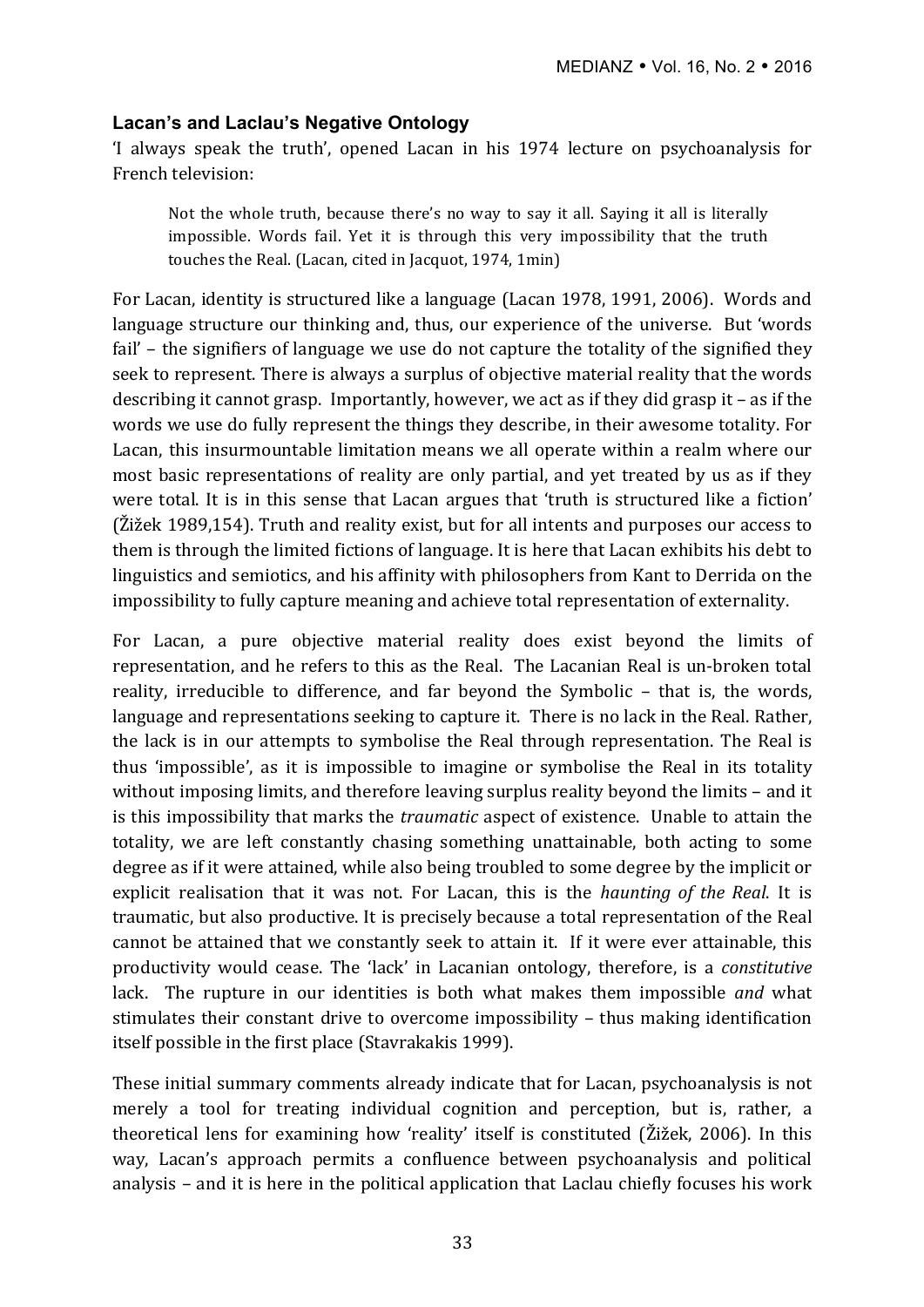(Laclau 1990, 2005; Laclau and Mouffe 1985). Laclau adopts the logic of a negative ontology and applies it beyond subjectivities to political discourses, social movements, and society itself. Indeed, to explicate Laclau's famous 'impossibility of society' statement (1991, 24), society is impossible because it can never be totally represented and thus its meaning is in a constant state of flux and change. However, it is precisely this state of dislocation that makes new forms of the social possible. Without its inherent lack, society would be unchanging and could not exist - but, contradictorily, with its lack, it can never be totally achieved and is technically 'impossible'. The radical lack is both the *entry condition* of any possibility and *impassible limit* to full possibility, marking the central paradox of the negative ontology.

It is important to emphasise, however, that this does not mean that all identities and political discourses are always in a state of *total* flux (Laclau 1990). That would be a chaotic realm, without any measure of coherence, and, more importantly, without any power relations structuring representation. Far from a disinterest in power relations, Laclau is centrally concerned with the respective interplay of hegemonic projects seeking to attain dominance and repress their opponents within a field of un-fixity. For Laclau, hegemonic projects are attempts to fix meaning by constructing chains of equivalence between concepts, and situating them in opposition to a shared antagonistic Other. Hegemonic projects thus seek to fix meaning by *naturalising* a specific and contingent interpretation of the Real as the universal and total representation. However, as such total representation and fixity is impossible, hegemonic projects are at best only temporary and unstable fixations of meaning. They are constantly open to rupture and dislocation from without  $-$  for instance, from counter-hegemonic projects and the intrusive return of elements excluded in their formation  $-$  and from within, by their own haunting lack of closure. Thus, while all identities and political discourses are impossible and unfixed, they also waver between various states of 'relative structuration' (Laclau 1990, 43). The contest between these states is the fabric of political contestation.

# **The Impossibility of Free Trade**

The above illustration of Lacan and Laclau is by no means an attempt to exhaust all possible discussion of their ideas, and is inadequately brief to explore the many nuances of their negative ontology. However, by focusing on the concept of ontological lack and the inaccessibility of the Real, it has set the tone for the following historico-contextual analysis of FTAs and IPRs. In the first instance, it must be noted that FTAs and IPRs are purely social constructions. There is no reality to FTAs or IPRs external to how they are discursively constructed, no natural law dictating their symbolisation. There may be material consequences as a result of an FTA  $-$  for example, a farmer's productivity relative to seed prices, or an HIV/AIDS patient's ability to access antiretroviral medicine – but an FTA itself is not a material thing. It is purely symbolic, existing only in language – and as language is partial and open to contestation and change, for FTAs there is no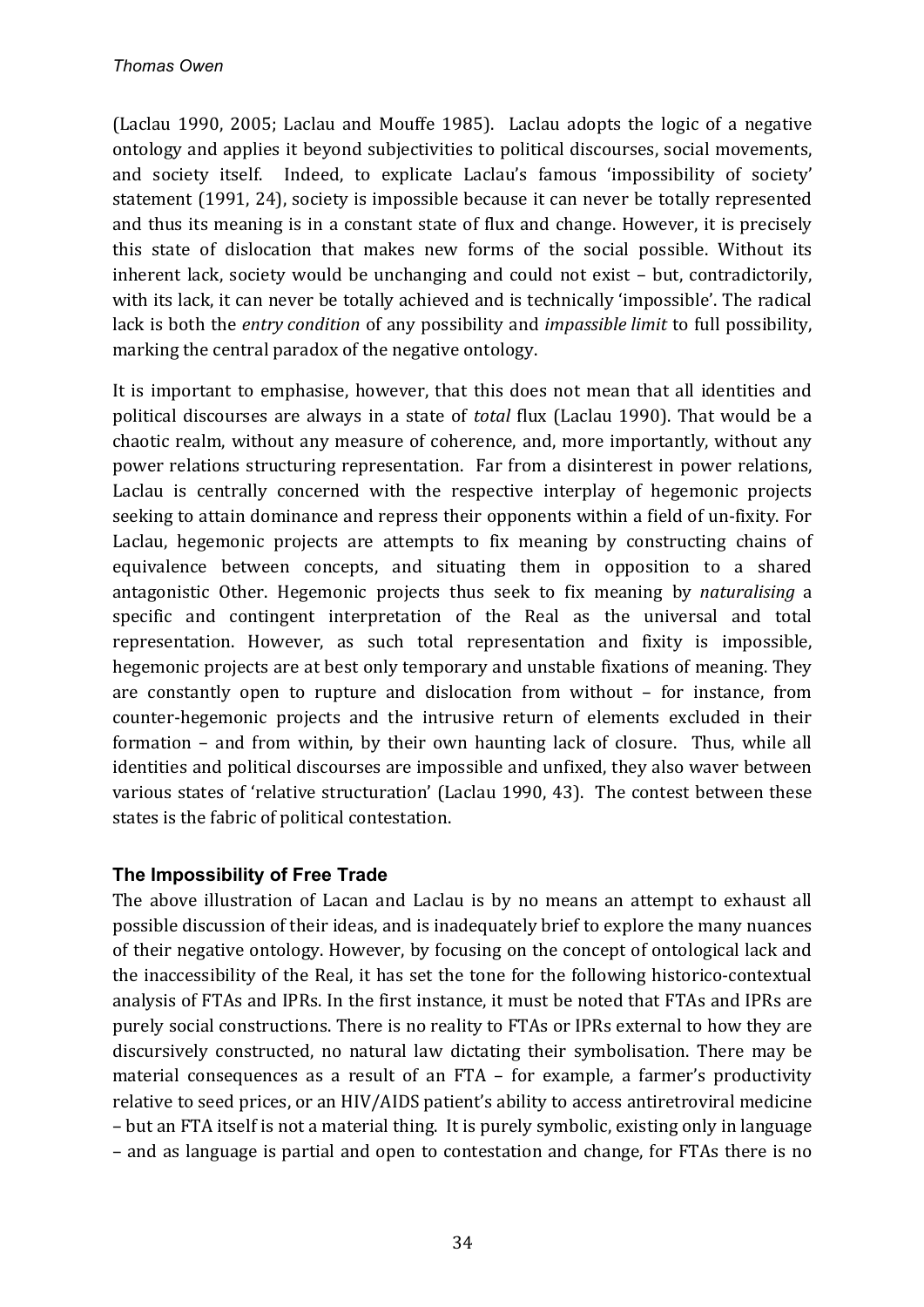escape beyond language, beyond ideology, or beyond a constant state of contestation and transformation.

Secondly, contemporary FTAs have come to include a myriad of other demands not typically considered part of 'trade' negotiations, such as financial regulations, environmental protections, and intellectual property rights (Kelsey 2010). In a Laclauian sense, the chain of equivalence constituting the hegemonic project of a contemporary FTA has been widely extended. IPRs are particularly interesting in this sense, because of the multiple and contradictory meanings ascribed to IPRs – for instance, as rights, privileges, monopolies, protectionist measures, and also as free trade mechanisms promoting competition. Given this, the inclusion of IPRs in FTAs demonstrates the contingency of meaning allowable within hegemonic projects. There is no *necessary*, self-evident way that IPRs and FTAs must be configured; rather, there are only *possible* ways. A historical analysis of just some of the ways this has been done reveals the un-fixity and 'impossibility' of identity formation.

This section will now use four historic moments to illustrate this 'impossibility', and to highlight specific points of Lacanian and Laclauian thought. It first examines the nineteenth-century dispute between free trade and patent protectionism to observe the internal contradictions of FTAs. Second, it examines the re-framing of patents as 'rights' rather than 'privileges' to observe the performativity of linguistic constructions. Third, it examines the late-twentieth century dispute between different interpretations of patent moderation as 'piracy' or as legal, to observe the role of constitutive outsides, antagonism, and the return of the repressed in identity formation. Finally, it considers the twenty-first century reaction against FTAs by Donald Trump to observe excessive over-identification and fetishistic disavowal. Through these moments, the role of mediation – both linguistic and journalistic – is considered, before moving to the article's final section examining the incommensurability between Lacanian negative ontology and journalistic realism.

### *1. Free Trade vs. Protectionism*

The first modern nation state's intellectual property law arrived with the 1623 English Statute of Monopolies. However, the basic concepts of patents and IP protection had been emerging in various European centres since the fourteenth century (Machlup and Penrose 1950). Before 1623, patents were configured as 'grants of privilege' (Sell and May 2001, 476), conferred by the sovereign upon preferred subjects, and protecting their trade through the creation and regulation of monopoly control (Drahos and Braithwaite 2002). Historic IPRs were, in short, *protectionist* and *monopolist* in character.

By the end of the twentieth century, however, patents had become integrated into the architecture of global free trade, through the World Trade Organisation (WTO) and other bilateral and regional FTAs (Correa 2007). This move from protectionism to free trade has been cited as an 'uneasy marriage' (Panagariya 1999, 291) and 'one of the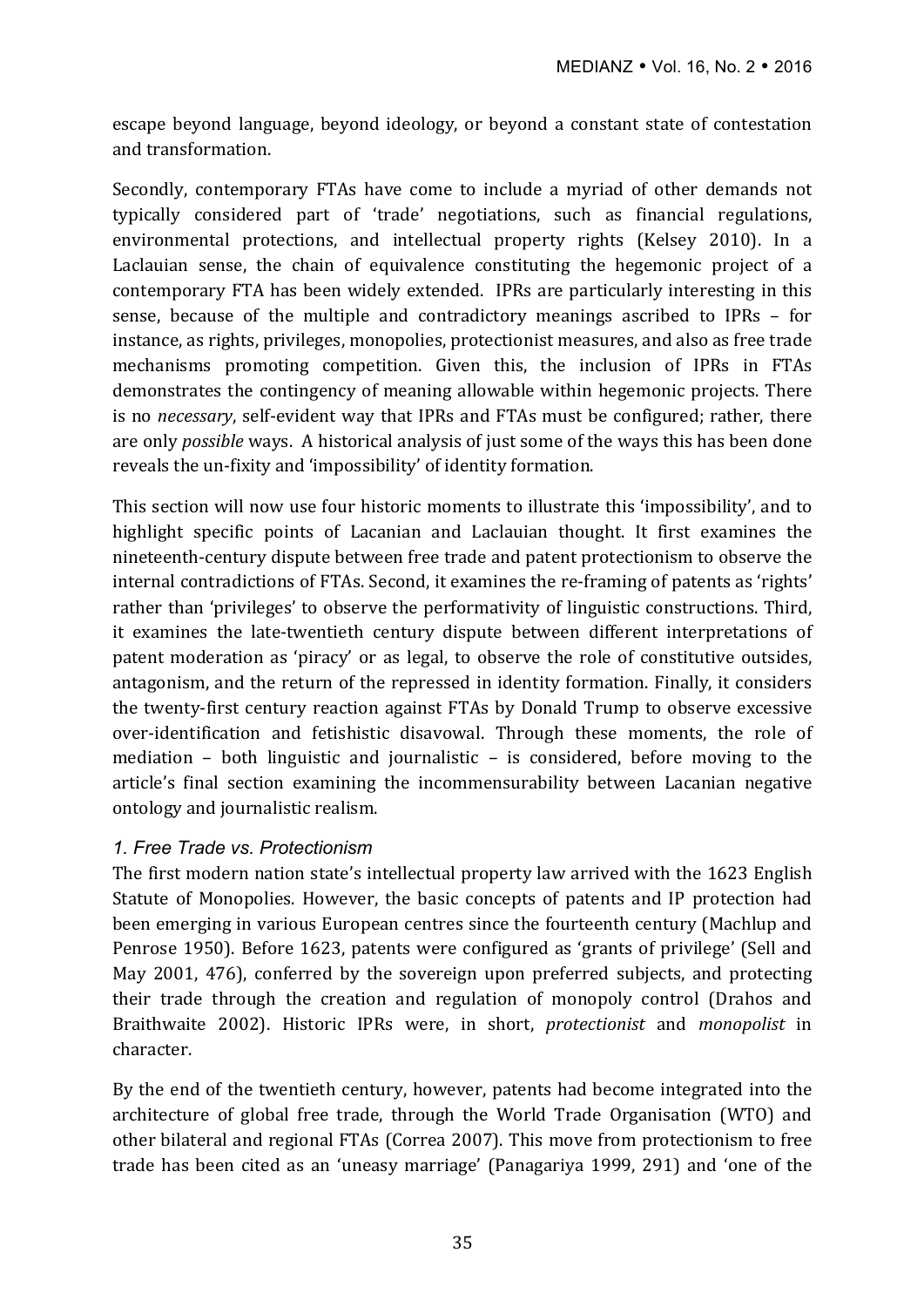great ironies of the recent drive to global free trade' (Weissman 1996, 1069). Indeed, the integration of IPRs within the free trade agenda exhibits the central paradox structuring the identity of contemporary IPRs and FTAs: monopolistic protections embedded within an apparatus dedicated to free competition.

IPRs' move from protectionism to free trade, however, was not an automatic or selfevident process, but rather emerged through contestation, strategic linguistic framing, and the contingent interaction of competing hegemonic projects. Indeed, at various historic iunctures, the protectionist nature of IPRs was regarded by pro-free trade advocates as sufficient reason to vigorously oppose the very existence of patent protections at all. In the nineteenth century, for example, a vociferous dispute between British pro-patent and pro-free trade lobby groups emerged (Machlup and Penrose 1950). The pro-free traders viewed patent protections as an unjustified hindrance to the functioning of the free market. The pro-patent side viewed such protectionism as necessary for the existence of key trades and markets.

From the 1850s to the 1870s, the free traders enjoyed the upper hand in the dispute. Supported by some of the leaders of nineteenth-century capitalism – including *The Economist* newspaper, Vice-President of the Board of Trade, and members of Parliament – the pro-free trade/anti-patent campaign gained momentum to the point where a reform bill passed in the House of Lords considerably minimising patent protections, while further leading statesmen argued for the total abolishment of all patents (Machlup and Penrose 1950).

In response, the pro-patent campaign mobilised, enacting a 'mighty counteroffensive' using 'techniques of propaganda ... quite remarkable for the time':

New societies for patent protection were formed, resolutions were drafted and distributed to the daily press, speakers were delegated to professional and trade association meetings, floods of pamphlets and leaflets were released, articles were planted in trade journals and reproduced in daily papers, public competitions were announced with prizes for the best papers in defense of the patent system. (Machlup and Penrose 1950, 5-6)

In short, a contest between opposed hegemonic projects seeking to universalise their own particular interpretation of IPRs' and free trade's identity was dramatically enacted through the symbolic realms of media and parliamentary debate. The pro-free traders opposed patents for their monopolistic and protectionist distortion of free competition. In response, the pro-patent campaign sought to strategically de-couple patent protection from monopolies in particular and from free trade in general – and instead to articulate patent protection as an example of natural law, the law of private property, and a Rousseauian social contract between inventor and society (Machlup and Penrose 1950). Against a backdrop of nineteenth-century depression in Europe, and diminishing public enthusiasm for free trade in general, the pro-patent argument ultimately won the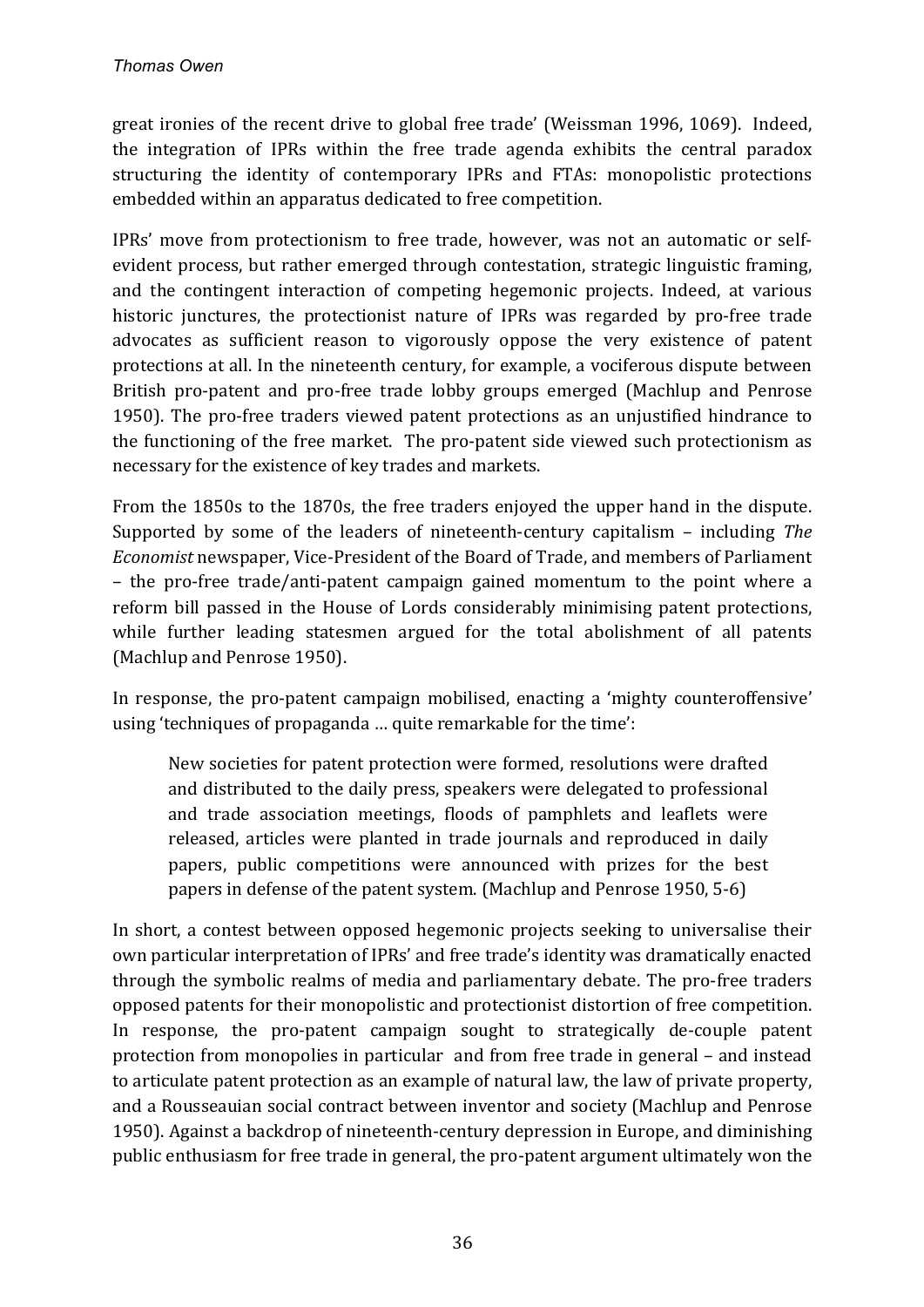contest of ideas. By 1874, the British patent reform bill was withdrawn in the House of Commons, and patent protection resumed its position as status quo.

This nineteenth-century dispute demonstrates the contested and contingent nature of the relationship between IPRs and free trade, and it is not the only historical example. In particular, the USA's evolution of IPR and free trade policy is characterised by a continual ebb and flow between strong and moderate patent protection, and between concerns about monopoly power and competitive marketplaces (Sell and May 2001). Through much of the nineteenth century the USA had 'lax IP policies' (Sell 2001, 521). As a net importer of both technology and artistic creations, the USA argued it was freely entitled to copy European literature in order to further its own social and economic development (United States Congress 1986), while building much of its industrial prowess using British technology (Sell and May 2001). This approach changed in the mid-nineteenth century as the USA started producing inventions of its own, and by the turn of the twentieth century, the USA enacted exceptionally strong patent protections called 'tying arrangements' (Sell and May 2001). However, echoing the nineteenthcentury British dispute, in 1917 the US Supreme Court reversed the tying laws, citing such strong patent protection as monopolistic and against the principle of free competition (Sell and May 2001).

Continuing the ebb and flow, the USA's twentieth-century anti-monopoly approach reversed again in the 1980s, when US courts stopped referring to patents as 'monopolies' (Sell 2003), and celebration of the 'information society' began to place greater importance on ownership protection of abstract knowledge (Sell and May 2001). This 1980s turn towards stronger patent protection culminated in the 1995 formation of the World Trade Organisation (WTO), with IPRs deeply embedded into the free trade agenda through the WTO's Trade Related Aspects of Intellectual Property Rights (TRIPS) Agreement (Correa 2007). With TRIPS, IPRs were not a subsidiary component of the trade agreements, but rather an intrinsic central component of them (Matthews 2002). Furthermore, TRIPS established an unprecedented level of IP protection for all WTO members, effectively outlawing 'softer' IP protections for many nations that had been previously legal (Sell 2003). With TRIPS, a particular interpretation of IPRs and FTAs was naturalised and globalised, and the transition of IPRs from protectionism to free trade was complete.<sup>1</sup>

In sum, the historical relationship between patent protections and free trade has been a constantly evolving, contingent process deeply influenced by the strategic agendas of political and economic interests. There is no self-evident, objective, or 'natural' manner in which IP protections and free trade exist together. They have been at times characterised as contradictory and antithetical, and at other times as harmoniously compatible and mutually reinforcing. Such flexible instability demonstrates the incomplete condition at the core of a negatively constituted Lacanian/Laclauian identity, where identity is not characterised by its positive coherence, but rather by its inherent failure to achieve coherence.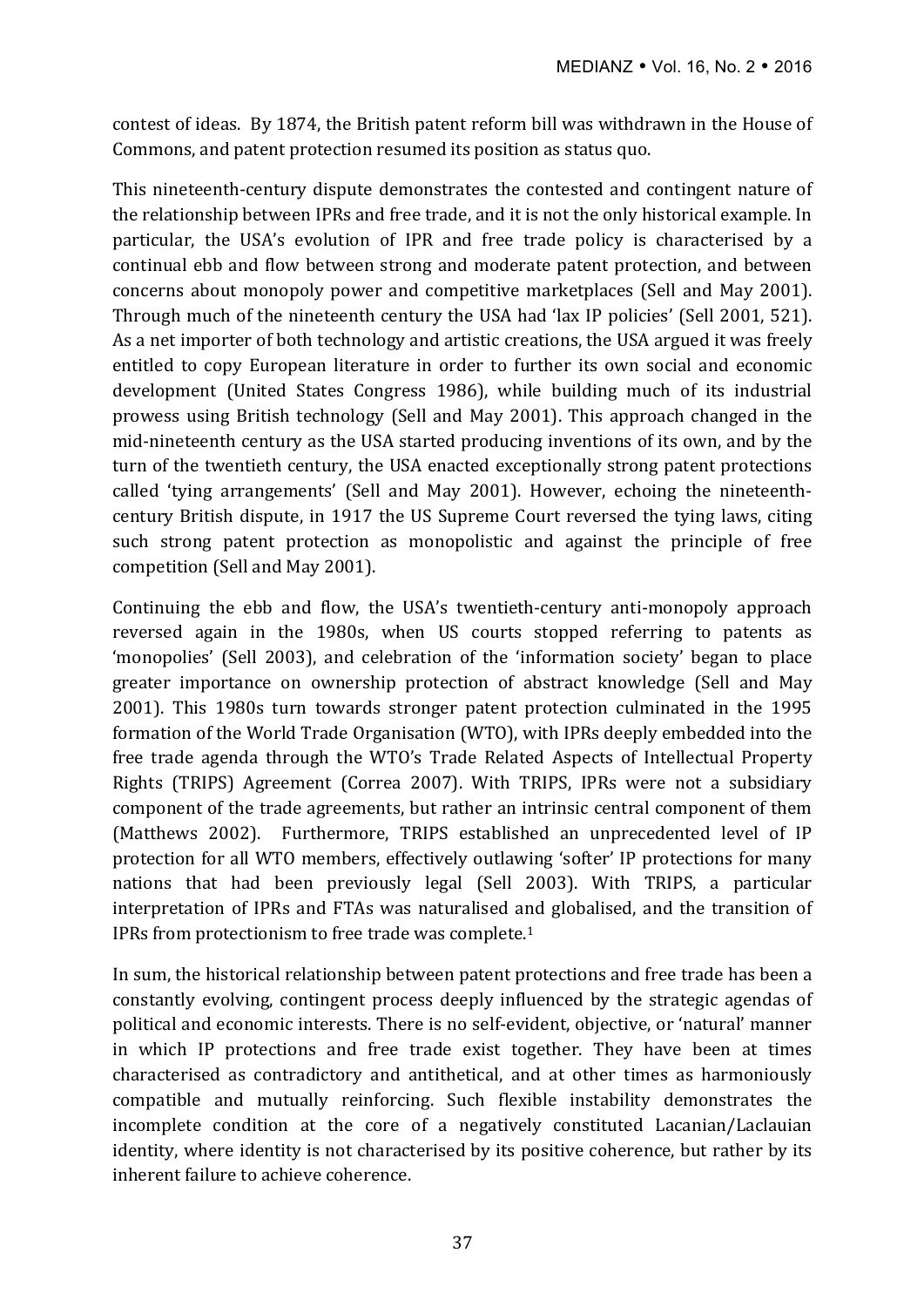## *2. Rights vs. Privileges*

To return briefly to Lacan and Laclau's general points on language, we, as social actors, have no unmediated access to the Real. Our access is through language, and language is incomplete; thus, our significations of things are partial and ever-changing. Whatever language is used to describe something, therefore, has great connotations and consequences for how that thing is then understood and responded to by other social actors. There is thus great incentive for social actors with vested interests to construct specific linguistic choices favourable to them.

For IPRs and free trade, a key site of linguistic contestation concerns the respective labeling of IP as a 'right' versus a 'privilege'. In the centuries before 1623, patents 'grew directly out of system of royal privileges' (Machlup and Penrose 1950, 2). Precursors to patents – grants of privilege, letters of patent, and less formal favours from the sovereign to preferred subjects – were practiced across Europe, un-beholden to formal legislative process, and wholly subject to the 'vagaries of political power and personal relationships with the holders of such power' (Sell and May 2001, 479). Early IP, therefore, is best understood as a conditional *privilege*. By the 1995 WTO TRIPS Agreement, however, the concept of intellectual property *rights* had become the mainstream accepted definition (Weissman 1996).

For Sell (2003) the alternate framings of 'rights' versus 'privileges' are important for establishing different obligations from the respective social actors. While a 'privilege' suggests a temporary and unstable *luxury gift* from the sovereign, granted at their discretion, a 'right' suggests something the sovereign is *duty-bound* to uphold, thus making a 'great deal of difference in terms of what is and is not considered legitimate' (Sell, 2003, 5). Weissman continues the point, noting that defining something as a 'right' effectively 'immunise[s] it from challenge both in practice and in the realm of ideas'  $(1996, 1087)$ :

To transgress a right is to 'violate' it, to commit a wrong. To define something as a right is to remove it, more or less, from political challenge. Even if it is not considered a 'natural' right; in moral terms, a right is supposed to be somewhat inviolate. (1087)

These points illustrate the Lacanian notion that linguistic articulations are also performative statements, constructing relations of trust and engagement. Performatives are speech acts that accomplish the act they state  $-$  for instance, the statement 'this meeting is closed' effectively closes the meaning. For Lacan, performatives go beyond this to also establish social power relations (Žižek 2006). For instance, when a patent protection is a 'privilege', the power is with the sovereign to gift a limited monopoly to an individual or corporation. When it is a 'right', the power is with the individual or corporation to demand the monopoly protection from the sovereign, who is duty-bound to grant it. Defining a patent protection as a 'right' thus reverses the power dynamic from the original conceptions of intellectual property.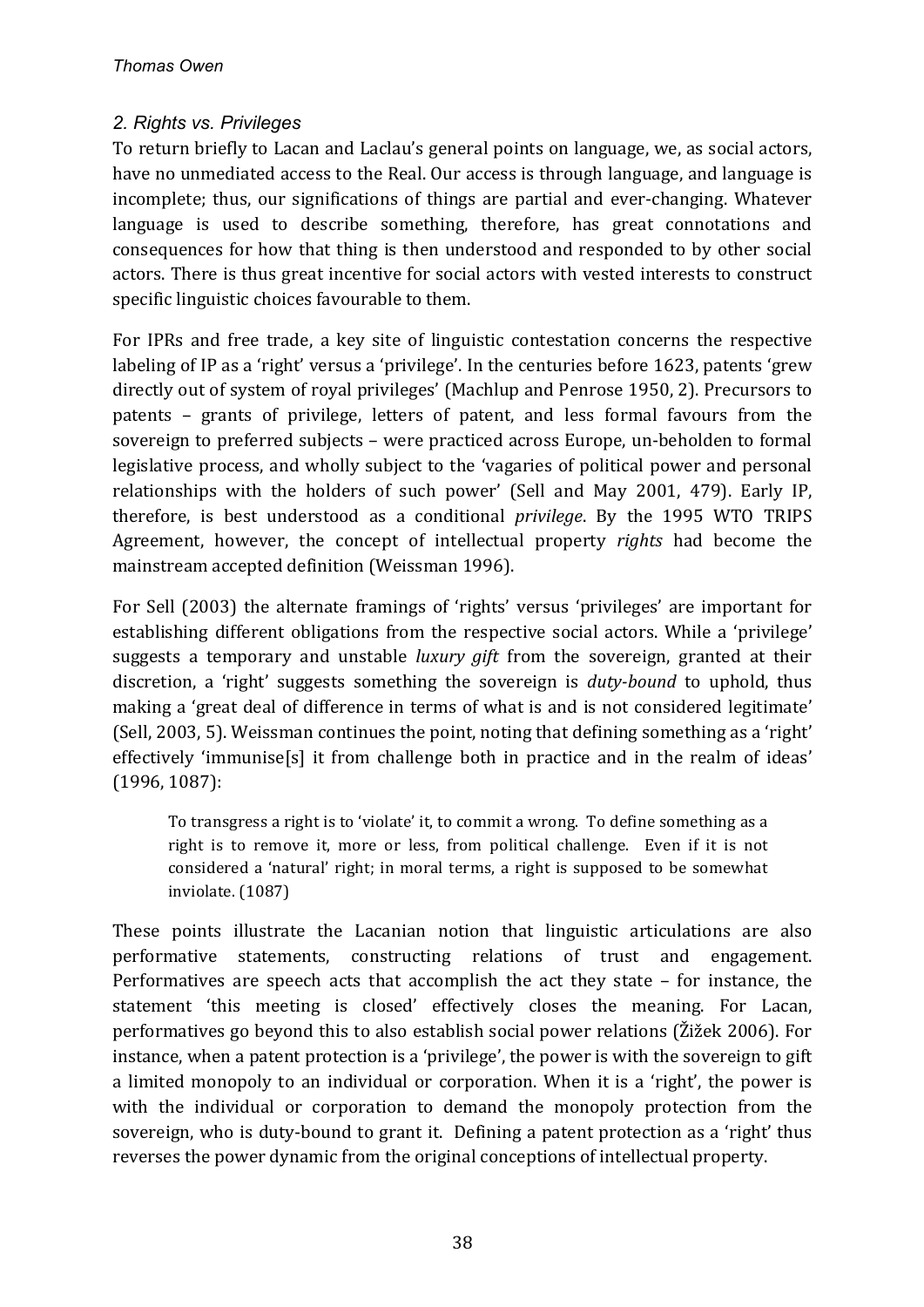Because different linguistic significations are possible, and their consequences important, different social actors compete to instigate their preferred particular definition as the naturalised 'common sense' universal definition. For Laclau, such efforts are referred to as *hegemonic projects*. Importantly, once a hegemonic project is successful, and a particular interpretation assumes the status of universal one, the contingency and historical alternatives are concealed. Thus, when intellectual property 'rights' were elevated as the hegemonic definition their prior historical definition as 'privileges' was concealed.

Furthermore, once naturalised, the internal incoherence and negative impossibility of any given definition is also concealed. With the 'rights' definition for IP, Weissman (1996) identifies several inconsistencies that were effectively concealed once the term assumed hegemonic status. For instance, a patent is granted only when an individual or corporation applies for it – which the state can refuse if the requirements are not met (that it is new, useful, and non-obvious). The state can thus choose to not grant the patent at all – something obfuscated in the notion of a 'right' as something that is already granted by default. Secondly, patents are only limited monopolies, meaning that the benefit to exclusivity ends after a set period, which may be shortened or lengthened – inconsistent with the idea of a 'right' being granted in perpetuity. The benefits granted under a patent, therefore, are best described as contingent, something obscured in their definition as a 'right'.

In summary, linguistic labels are not neutral objective descriptors, but rather tools that can be wielded strategically to establish specific power relations. Once naturalised as the default term, the hegemonic project appears as the natural and self-evident description, with its strategic nature, historical contingency, and internal contradictions effectively concealed.

### *3. Piracy and Constitutive Outsides*

A further example of linguistic contestation in relation to FTAs and IPRs is the conflict over patent moderations – such as generic medicines – as either legal instruments or as 'piracy' and theft. To explore this aspect, this section draws upon Laclau's concepts of *antagonism* and *constitutive outsides* to demonstrate the stabilising function of exclusion in political discourse. Laclau builds upon Lacanian analysis to examine how contingent political discourses attain a semblance of stability within their overall changing nature. He focuses chiefly on hegemonic formation, where identity is stabilised by articulating together a chain of demands posed in opposition to a shared antagonistic other. The antagonistic element thus provides the function of 'constitutive outside', signalling the margins of the identity by demarcating the boundaries of acceptability (Laclau and Mouffe 1985).

However, while the constitutive outside performs a stabilising function, its role is itself precariously balanced between inclusion and exclusion. For Laclau, identity is articulated by contingently linking together various elements pulled from a field of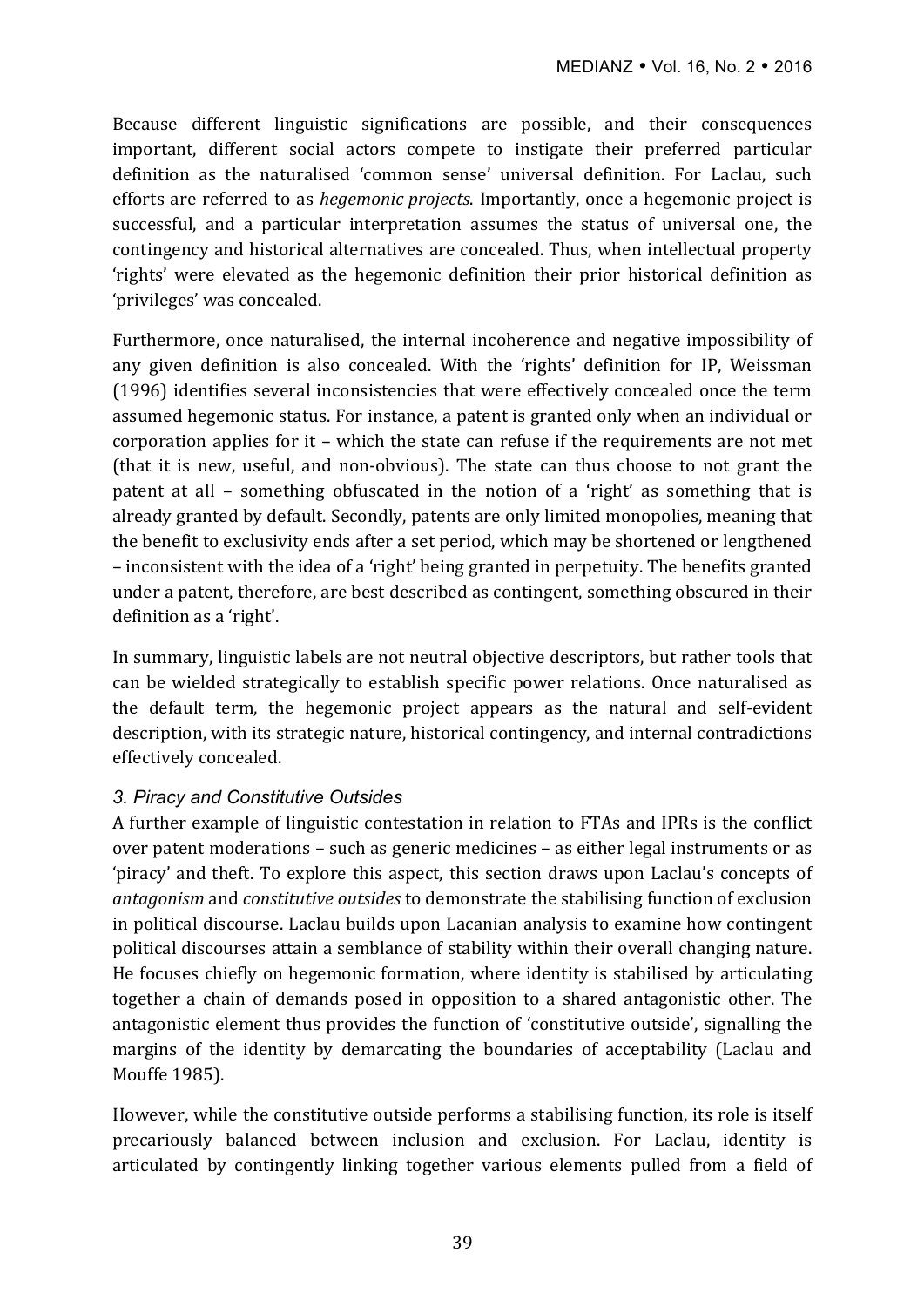infinite meaning – the field of heterogeneity, or field of unrepresented elements. To function as a constitutive outside, however, the antagonist cannot remain unrepresented, and thus, must be explicitly included within the field of representation. On the other hand, to also function as constitutive outside, it must be excluded as the Other within the field of representation. In short, it must be expelled, but not entirely, and included, but only beyond a barrier, or 'cordon sanitaire' (Mouffe 2005). Antagonistic Others thus remain precariously at the margins marking the constant threat of return. Antagonistic identification, therefore, is a *continual* process of exclusion.

In the 1980s' return to strong patent protection, culminating in TRIPS and the WTO. intellectual property 'violators' provided the antagonistic constitutive outside to strong patent protection (Owen 2013). Such 'violation' was often expressed as 'piracy', marking its characterisation as criminal, despite the fact that much reported violation was legal in the countries where it was practiced. Many leaders in the corporate campaign for FTA-enabled stronger IPRs came from major pharmaceutical companies – so-called Big Pharma (Owen 2014). For Big Pharma, the key 'pirates' were manufacturers of generic medicines, who copied patented drugs through such legal mechanisms as compulsory licensing (Owen 2013). In negotiations culminating in TRIPS, US government officials also adopted the 'pirate' metaphor – like former-US Trade Representative, Clayton Yeutter, reflecting on negotiations,

[M]any of our trading partners wanted weak or non-existent global intellectual property standards, generous exemptions for developing countries, or the indefinite postponement of multilateral rules so that their local pirates could continue copying American pharmaceuticals, films, sound recordings, software, and books. Fortunately, the outcome was a disappointment for the 'purveyors of piracy'. (Yeutter, cited in Halbert 2005, 92)

In these ways, pirates, generics, and IP violators were positioned as the antagonistic external threat to economic performance - both establishing a constitutive outside to sound IP policy, and justifying the existence for stronger IP and its enforcement in FTAs (Owen 2013). As a linguistic label, 'piracy' was especially effective, associating the routine practice of generic medicines with images of savage outlawry (Drahos and Braithwaite 2002). In addition, by characterising the practice as illegal and  $$ importantly - immoral, the metaphor created a 'moralised discourse' (Halbert 2005, 87), foreclosing rational consideration of generics as a legitimate policy option.

Generic medicines were thus situated through linguistic labeling as the antagonistic Other: the constitutive outside to strong IPR protection. However, this signification positioned generics in the liminal balance of inclusion/exclusion, necessarily both expelled and retained at the margins. This is illustrated by the fact that despite Big Pharma's comprehensive anti-generics rhetorical campaign (built around 'piracy'), provisions for generic medicines remained within TRIPS (Correa 2007). Indeed, the dispute over exactly what generics provisions existed within TRIPS was the central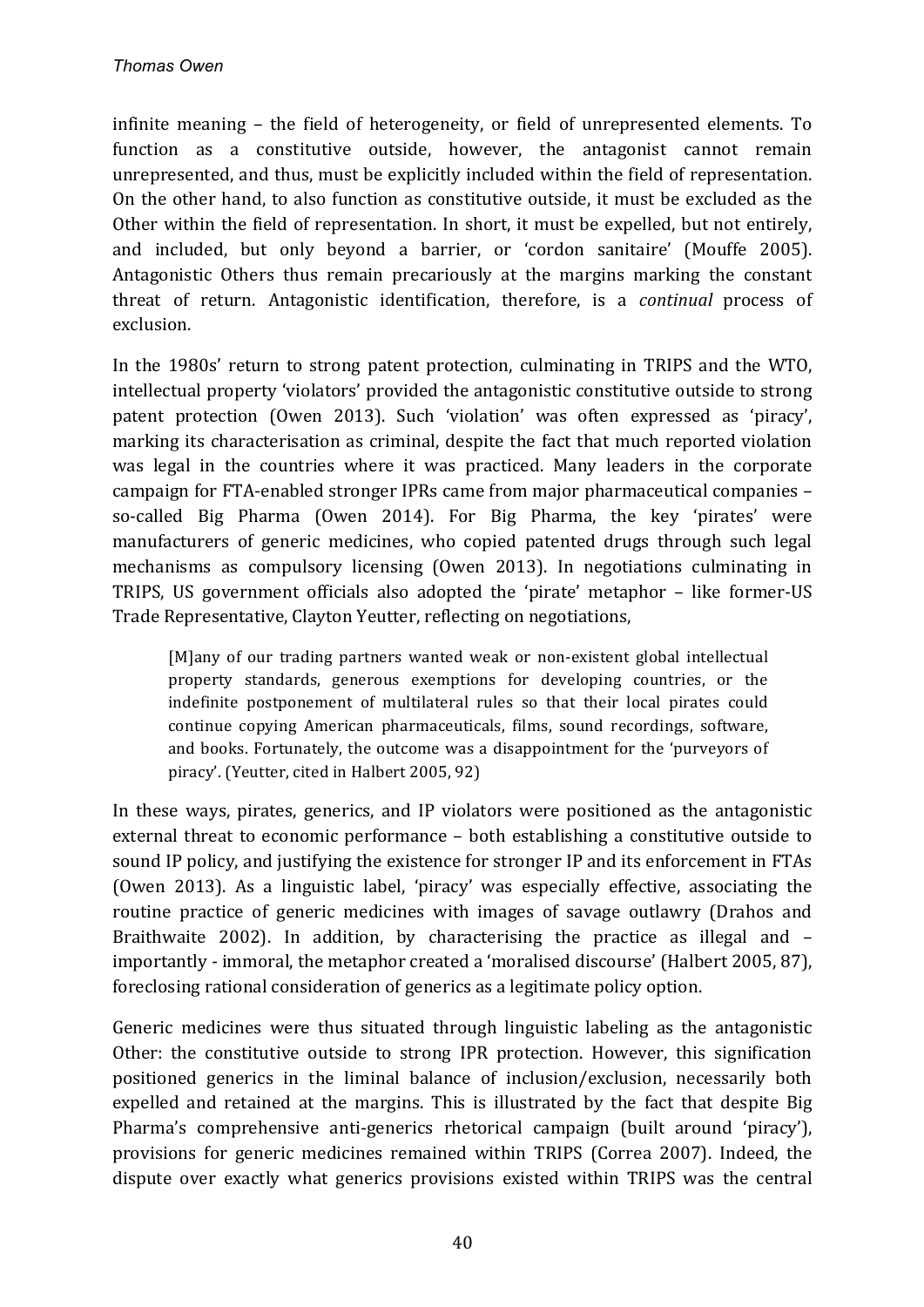point in transnational – and highly mediatised – disputes over IPRs and global access to HIV/AIDS medicines from 1999 to the mid 2000s (Owen 2013, 2014, 2015).

The medicines-access dispute culminated in 2003 with the 'Doha Declaration', an addition to the TRIPS Agreement clarifying that generics could indeed be accessed through 'compulsory licensing' in the case of public health emergencies (Correa 2007). Following this, however, the pro-patent campaign then continued to repress generics by lobbying for stronger IPRs in bilateral and regional FTAs (Sell 2011). Known as 'TRIPS-Plus' FTAs – for their IPR provisions even stronger than the WTO's – these FTAs further impeded generics (Baird 2013). Much like the ongoing tension between protectionism and free trade sensibilities within IPRs and FTAs, the antagonistic exclusion of generic 'pirates' is never stable, but is a *continual* act of *incomplete* expulsion. This illustrates the paradoxical nature of antagonistic identification. The positively defined identity must perpetually banish its negative Other, but such banishment can never reach the point of success, because if it did, the positively defined identity would cease to achieve the meaning it only achieves through its distinction against the negative Other.

### *4. Excessive Over-Identification: Trump and the TPPA*

One high profile 'TRIPS-Plus' FTA of the 2010s is the Trans-Pacific Partnership Agreement (TPPA), and when newly elected US president Donald Trump withdrew the USA from the TPPA negotiations in 2017, he exhibited another feature of identity failure in Lacanian thought: *excessive over-identification*. Since the 'GATT strategy' and the WTO, FTAs have come to include protectionist elements, such as intellectual property protection. However, this element was concealed, present but hidden, with patents articulated within their strategic framing  $-$  forged in the nineteenth-century disputes  $$ as non-protectionist, non-monopolist, and consistent with free trade principles. Within this strategic frame, public officials could endorse both FTAs and IPRs without apparent contradiction. Trump's overtly protectionist 'America First' stance, however, made such an approach untenable. That is, by positioning 'free trade' as the antagonistic enemy-Other to protectionism, Trump excessively over-identified with the free trade nature of FTAs, thus denying their concealed protectionist elements, and in effect, dismantling a protectionist-friendly FTA in the name of protectionism.

To return to Lacan's basic points, total identification is impossible due to the impassable gulf between symbolisation and the Real. This means that all identities and discourse are not 'true', in a strict sense, but are in fact only partial fictions that may at best point in some way to an external Real truth. However, in order to function coherently within a symbolic order, we must act *as if* full identification were complete, as if the fiction were indeed the truth. Far from a disengagement from authentic truth-seeking, for Lacan seeking the truth within the fiction is the most earnest pursuit of truth we can achieve, given that actual full truth is eternally unattainable.

For Lacan, this means that in the social world we follow Freud's concept of *fetishistic disavowal*, acting as if the symbolic order and the rules it entails were more real than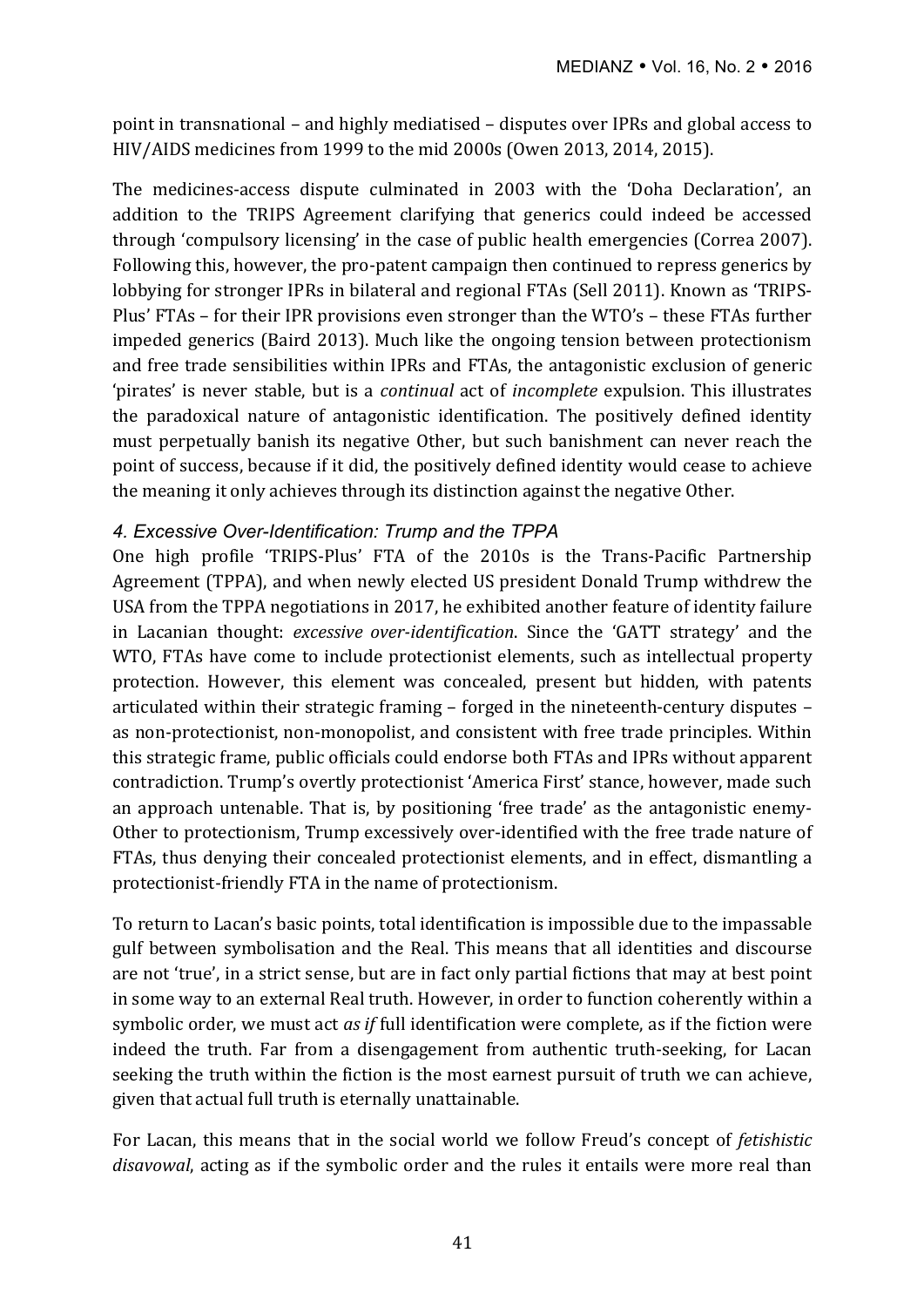other versions of reality we may otherwise perceive. To follow Žižek's illustration of the point about a citizen standing before a judge,

I know very well that things are the way I see them, that the person in front of me is a corrupted weakling, but I nonetheless treat him respectfully, since he wears the insignia of a judge, so that when he speaks, it is the law itself that speaks through him.... This apparently absurd logic renders perfectly the functioning of the symbolic order in which *the social mask matters more than the direct reality of* the *individual who wears it.* (Žižek, 2006, 33; emphasis added)

 $\tilde{Z}$ ižek's example illustrates the routine social functioning where we act as if the fiction were true, because the fiction contains the truth we are looking for and because identifying explicitly the negative lack in the fiction (that is, treating it as a lie) would render social life chaotic and inaccessible. Put another way, identity stability requires a level of denial, but while one may know this to be true, one is best placed to pretend that it is not. 'Words lie,' says Lacan, and those who refuse to acknowledge this and instead cling to the literal truth fall into the paradoxical position Lacan referred to as Les non-dupes errant (those in the know who are in error). The 'knowers', in this sense, are those who refuse to believe the symbolic fiction, and instead insist on pointing out the literal truths that prove the fiction false. Such 'knowers', for Lacan, are in error, for they miss the essential role played by the symbolic fiction in structuring our social reality.

To return to Trump and the TPPA, the fiction was that FTAs could include protectionist measures, such as IPRs, and still function without contradiction as 'free trade'. Previous US Presidents Obama, Bush and Clinton explicitly advocated free trade while ensuring FTAs protected US industry. They endorsed the fiction. Trump, on the other hand, identified so explicitly with US protectionism that he positioned it in antagonistic opposition to globalist FTAs, over-identifying with both protectionism and the 'free trade' identity of FTAs. In a sense, he sought a more direct truth, treating FTAs for what they manifestly were signified to be (free trade) without recognising their latent identity as protectionist, and thus effectively dislocating the TPPA FTA's ability to realise US protectionism. He could not see the truth within the fiction, and so dismantled the fiction.

To connect these points to the overall argument of the article, free trade is 'impossible' in the Lacanian sense in that its identity is contingent, un-fixed, paradoxical, and continually changing. In particular, the combination of IPRs and FTAs signal a central contradiction at the core of FTAs, where protectionist and free competition elements are inscribed together within a free trade agreement. The 'fiction' is that FTAs can harmoniously contain IPRs – and while this fiction is historically contingent and has been variously contested at different historical junctures, it has been endorsed by global leaders since the 1990s, linguistically facilitated by labeling IP as a 'right' instead of a 'privilege', and sustained by the constitutive outside and continual expulsion of 'pirate' IP violators. Despite ongoing transnational political challenge to FTAs, ultimately it was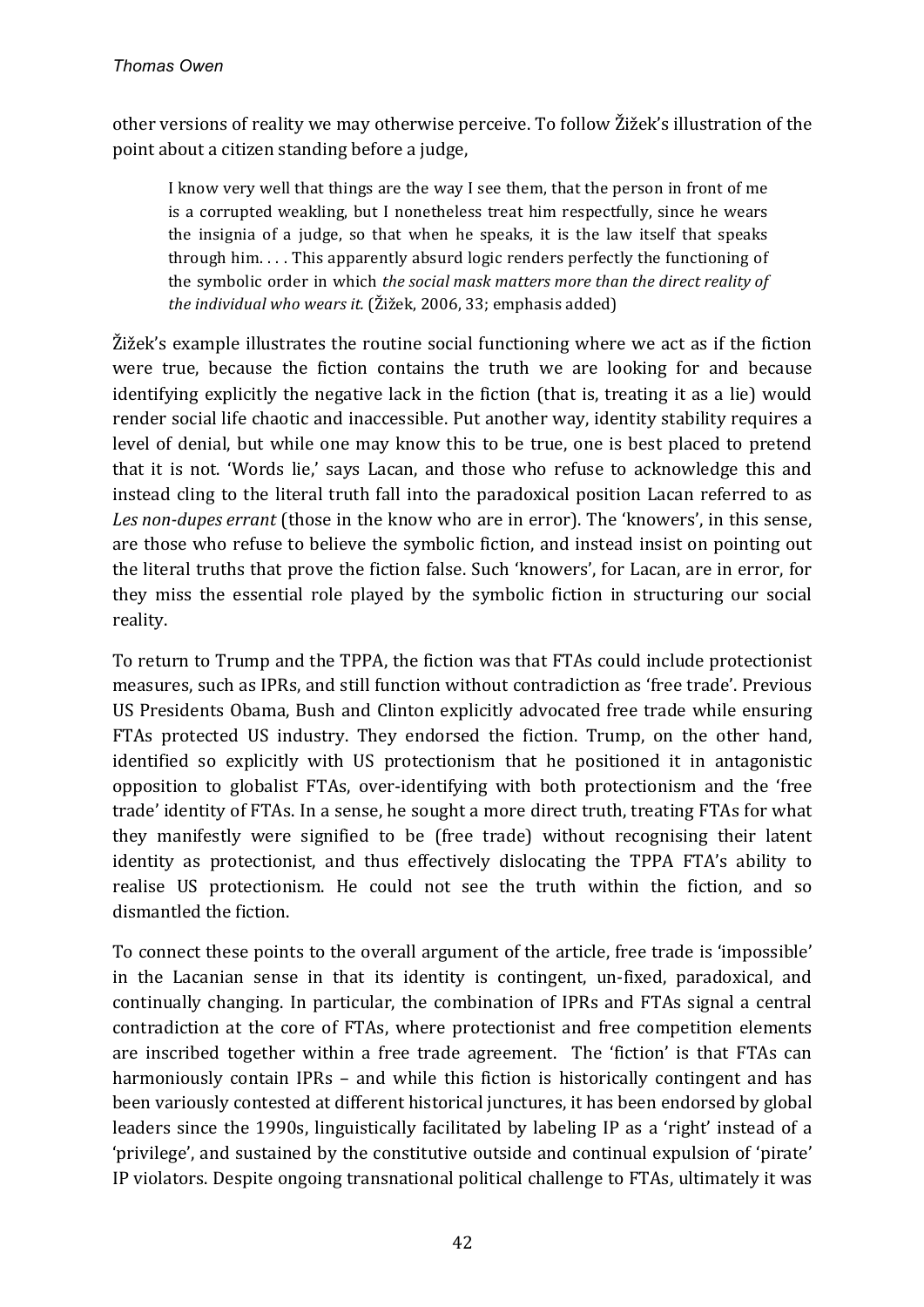a US president who effectively dislocated the TPPA in particular, and multilateral free trade consensus in general. Through a Lacanian/Laclauian negative ontological lens it is possible to see this dislocation as the result of excessive over-identification by Donald Trump, refusing to perpetuate the symbolic fiction within which the greater truth lay. The hegemonic order was thus not dislocated via external political challenge, but rather through the internal destabilising of its precariously balanced and negatively constituted identity.

#### **Mediating the Real in Mainstream Journalism**

This article has demonstrated the unfixed, contradictory and contingent nature of FTAs and IPRs, captured in the overly simplistic and, if unqualified, somewhat misleading statement that 'free trade is impossible'. Using a Lacanian/Laclauian lens and historicocontextual analysis, the article has rendered visible the contradictions and changing nature of FTAs and IPRs. Mainstream contemporary journalism, on the other hand, does not tend to adopt a Lacanian perspective. Rather, journalism tends to assume a realist position, situating itself as beyond ideology and with a direct access to 'truth' (Phelan 2014). This final section briefly explores the incompatibility between these two approaches and argues that realist journalism is ill equipped to accurately capture the nuances of key contemporary political concepts such as FTAs and IPRs. As an alternative to realism, however, the article suggests that journalism may indeed adopt a measure of Lacanian contingency through Marchart's (2005) concept of 'mediality'. This section first compares Lacanian and realist approaches, briefly applies Lacan to the concept of 'fake news', and, finally, considers how journalism may overcome its realist limitations. 

Mainstream contemporary journalism's cultural capital is its ability to act as truthteller. Journalistic ordering of reality thus revolves around the vocation's 'God-terms' of 'truth', 'fact', 'reality', and 'objectivity' (Zelizer 2004, 186). In committing to these terms, journalism adopts realist ontology, positioning itself as able to capture the direct truth beyond ideology and bias (Phelan 2014). In terms of its actors and audience, realist journalism presupposes rational choice subjects, capable of making the correct decisions if only they are provided the correct information.

Lacanian thought, on the other hand, argues that reality is structured as a fiction, and that true fact – residing in the Real – is inaccessible to human thought, as necessarily mediated through the distorting filters of language and representation. Lacan and Laclau thus allow no escape from ideology, as we are all 'always-already' operating within contingent, unfixed, and partial discourses. Furthermore, in terms of social beings and subjectivities, Lacan posits that subjectivity is never total or fixed. Far from rational, subjects are driven by Freudian unconscious desires, but even this unconscious is inaccessible to the subject (Stavrakakis 1999), since the unconscious is not an objective mechanism regulating experience but rather the inaccessible desire, primordially repressed (Žižek 2006). Taken together, these differences exhibit the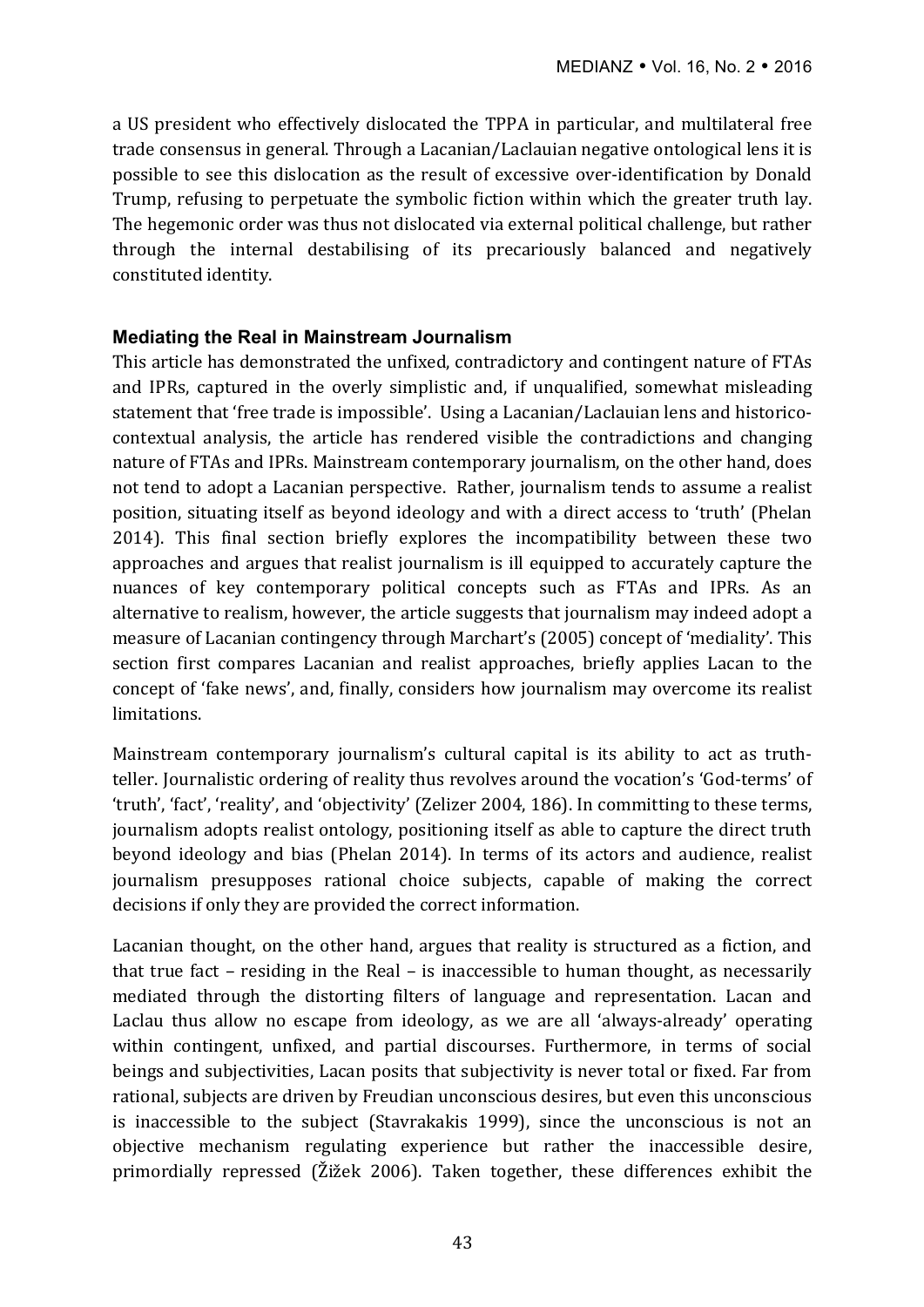fundamental incommensurability between realist journalism and Lacanian approaches to social reality.

As this article has demonstrated, FTAs provide a useful demonstration of the Lacanian impossibility of identity, with FTAs and IPRs interacting in contingent, changing, and often-contradictory formations. A realist analysis focused on rational, coherent, and fixed identity tends to miss such contingency. As Sell and May argue, the historical evolution of FTAs and IPRs has not been linear, inevitable, or directed solely towards the fulfillment of optimal social functionality; rather, it has swung between pro-patent and pro-public sensibilities, involving a 'complex interplay of ideational, institutional and material forces' (2001, 473). The 'contested history' (473) of IPRs and FTAs, Sell and May continue, reveals a 'contingency and contestation' (486) that is excluded within a realist approach, revolving instead around a 'limited focus on the state as legislator', and assuming 'that the forces and interests that play out in contest over intellectual property have produced a series of "rational" settlements or "improvements"' (470).

Such rational, realist, and state-focused representations of FTAs can be easily found in contemporary journalism. Consider, for instance, an article from *The New Zealand Herald* headlined 'Twelve-nation trade deal took a long journey':

The Prime Minister 25 years ago ... saw a trade deal with the United States as a way of helping to repair the relationship in the wake of the anti-nuclear laws, as well as boosting the economy. (Young 2016, A007)

Here, the FTA is presented as the result of a series of rational deliberations by nationstate actors, whose motivations are inter-state relationship-building and national economic gain (the article continues to list key developments between New Zealand and US governments). The state actors are represented as coherent, positively defined identities, and the various hegemonic contestations by non-state actors (such as lobby groups and corporations) are ignored. Ideology is not considered, and the ebb and flow of contested FTA discourses is concealed behind a narrative of consistent linear TPPA development, driven by  $-$  and leading towards  $-$  optimal social functionality.

This is not to say that conflict and contestation are not considered in realist journalism, where indeed, conflict is a common news value. However, when identities are assumed as coherent, fully formed entities, social conflict is in turn represented as the opposition between one or more positively constituted positions, whose respective truth claims may be measured against an objectively given Real. Consider, for instance, an article from *The Dominion Post*: 

Throughout the back and forth about the Trans-Pacific Partnership Agreement, one of the biggest concerns has been how the deal could affect Kiwis' access to medicines.

The worry was that drug companies would invent new treatments but be allowed to keep the recipe to themselves for many years. That would prevent competition and allow the companies to keep prices much higher.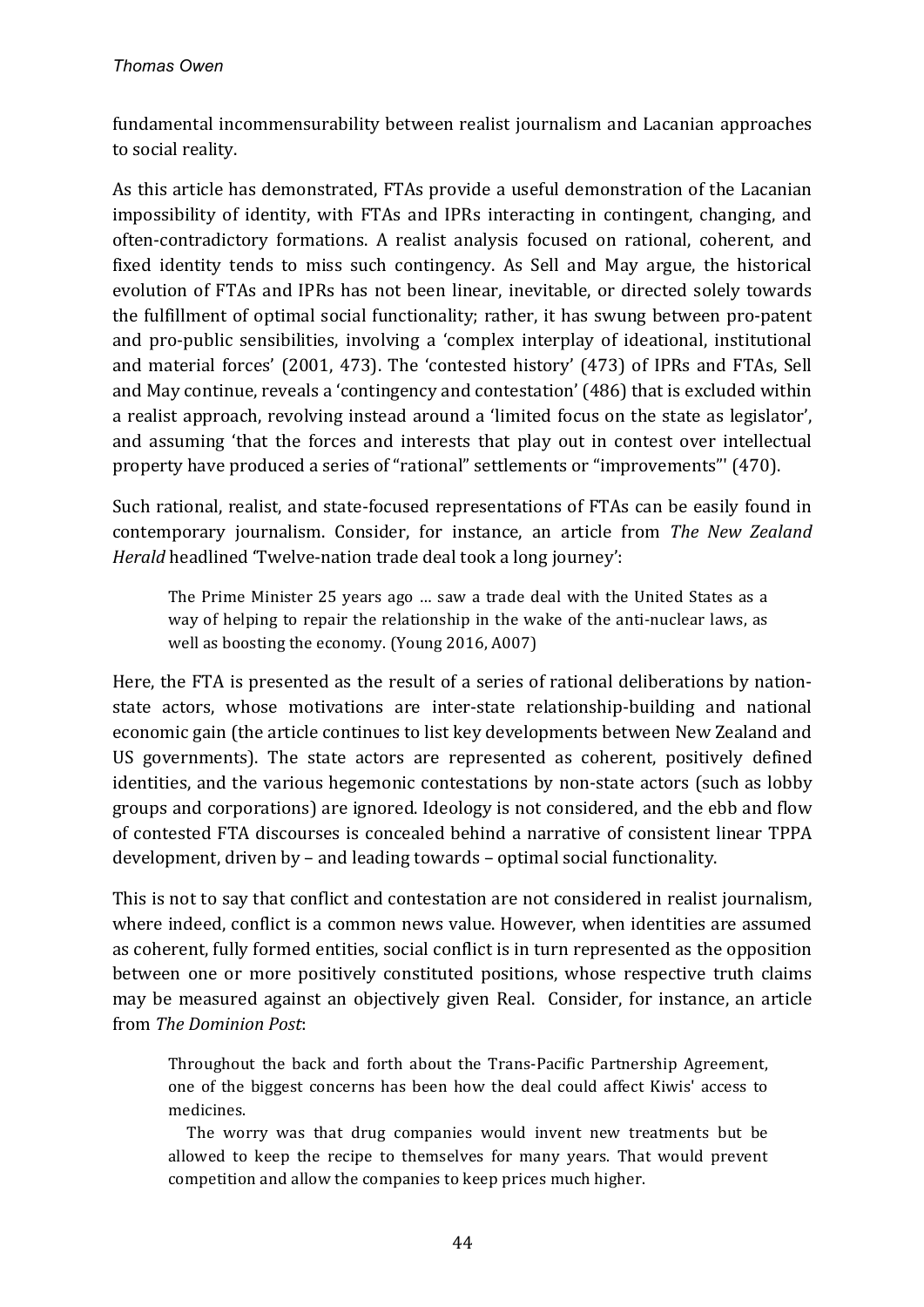So will we pay jacked-up prices for antibiotics and life-saving medications? Not quite. (Sachdeva 2016, 2)

…

Here, the first positively defined coherent identity is the opposition to the TPPA, concerned that it will raise medicine prices. The second is the writer's endorsement of the TPPA, claiming that no, it will not. Such positive declarations of the respective positions appear coherent, but in effect conceal the problematic internal incompletion of each. In the representation of TPPA opposition, for instance, patent ownership is conflated with product invention, thus de-emphasising the role of patents as property, and over-emphasising their role in innovation. Secondly, monopoly protections are confused as something the TPPA creates, rather than as the very core function of patents in the first place. Thus, these apparently coherent statements of fact conceal a deeper incoherence, effectively concealing the power relations constituting the conflict that is represented.

Furthermore, with the statement 'not quite', the article exhibits its presupposition of an objective attainable truth. According to the article, the truth is that TPPA will not raise medicine prices, and thus the opposition to the FTA is incorrect. With a presupposed objective Real, this realist presentation of conflict is only between those who have access to the Real and those who do not. Ideological contestation is reduced to group A (who are right) versus group B (who are wrong). When viewed through a negative ontological lens, however, facts are not so simple. Stating a fact as 'truth', therefore, and simultaneously positioning objections to that fact as false, is an *ideological* act; it naturalises a contingent, incomplete, partial statement of opinion (a negatively constituted identity) as if it were an absolute objective complete truth (a positively constituted identity). For Phelan (2014, 83), this is mainstream journalism's 'antiideology ideology'. That is, contrary to the realist claim to access a direct truth, such statements of 'fact' are *deeply ideological* by the very nature that they assume their own escape from ideology.

For Lacan and Laclau, there is no escape. Laclau's contribution to ideological analysis was to elevate ideology from the epistemological plane to the ontological (Glynos 2001). That is, rather than a Marxist 'false consciousness' approach, where ideology consists in the misrecognition of a positive essence, in Laclau's negative ontology, ideology consists in the 'non-recognition of the precarious character of any positivity, of the impossibility of ultimate suture' (Laclau 1991, 27). In Lacanian terms, ideology is the 'lack in the symbolic Other' (Glynos 2001, 197) that inescapably plagues all identities and discourses. From this perspective, articulating a realist false consciousness position that claims to have revealed the truth beyond the ideology can only ever reproduce ideology, not critique it.

This point has gained salience in recent years through Donald Trump's critique of mainstream journalism as 'fake news', and Lacanian analysis is useful for engaging with such claims. For Lacan, news was always fake, in the sense that it was never the Real,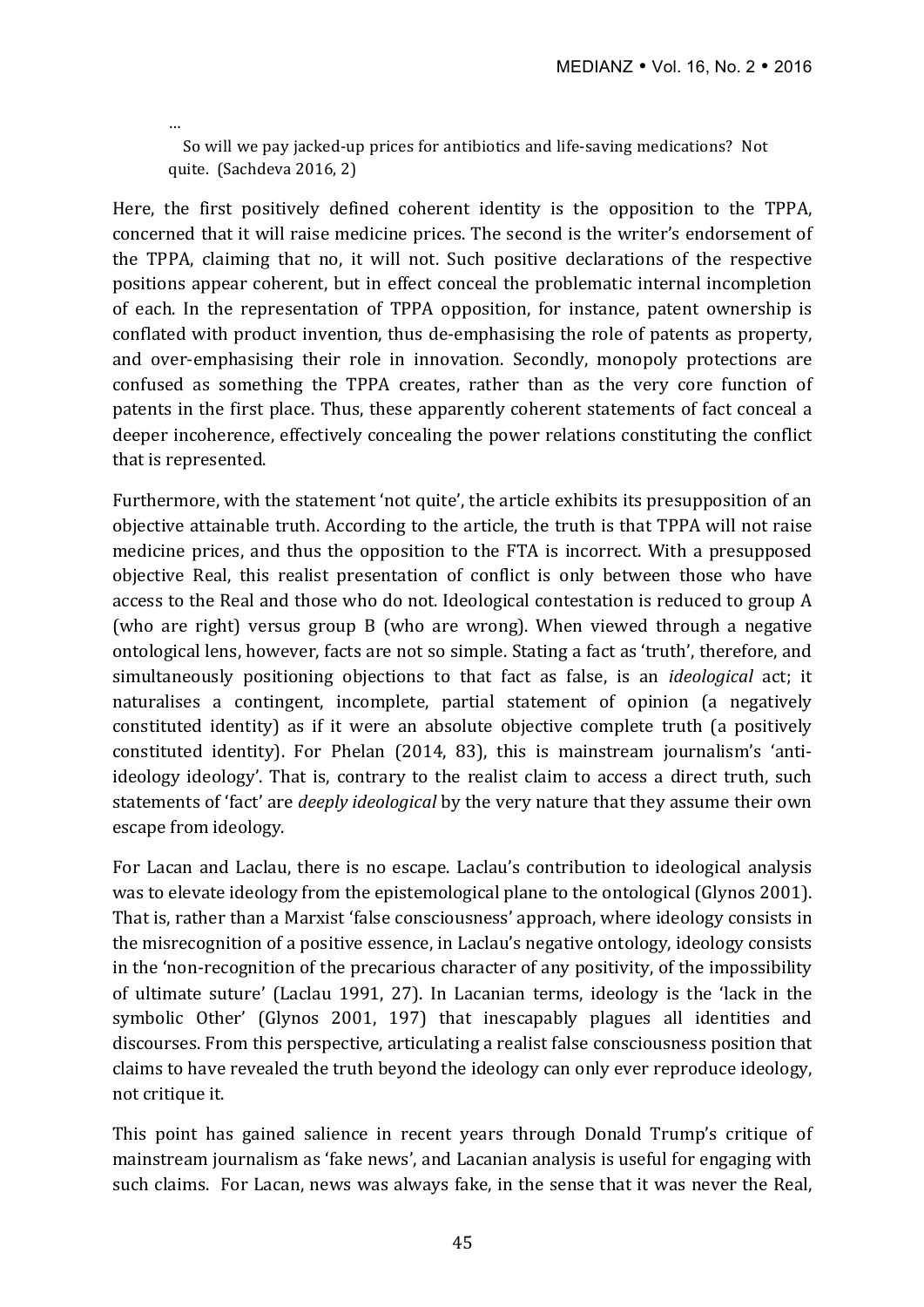but rather a limited symbolic fiction attempting (with inevitable failure) to represent the Real. Journalism assumes an important democratic social function as truth-teller, but this role can only be realised if audiences engage in *fetishistic disavowal*. That is, to appropriate Žižek's (2006) earlier example, 'I know very well that the news report in front of me is not objective and not completely true, but I nonetheless treat it as if it were true since it has been published by an official news outlet, and official news outlets are the socially recognised form of providing me with facts and information'. To function coherently within society and respect the news as truth and fact is to engage in fetishistic disavowal and treat the fiction as if it were truth. Again playing the role of a *non-dupe errant*, Trump refused to engage in fetishistic disavowal and instead articulated a criticism that news is false.

However, rather than see this as a heroic attempt to escape the illusion and attain a greater contact with the Real, a Lacanian analysis encourages us to view this as the complete opposite: an attempt to delve even deeper into fiction. Summarising Lacan's ideas, Žižek (2006) notes that in art we often encounter attempts to escape the façade and 'return to the Real' – for instance, a film character breaking the fourth wall and addressing the audience; or a brutal theatrical event drawing actual blood in order to highlight the physical reality of the stage. Žižek (2006) argues that counter to bringing audiences out of the fiction and closer to the Real, such efforts only *delve further into illusion* – in a similar way to realism's claims to escape ideology and engage directly with objective truth. We cannot ever truly see behind the curtain of fiction/ideology/rhetoric etc., and so exaggerated attempts to do so only pull us deeper into ideology, precisely because they promise an escape from it. By 'pulling back the curtain' of fake news, Trump promised a truth beyond, but only guided his audience deeper into another fiction.<sup>2</sup>

To recap the above arguments, mainstream journalism tends to adopt a realist position incommensurate with Lacanian negative ontology; such realism is ill equipped to capture the contingencies of FTAs and IPRs; and neither realist claims to positive coherence, nor critical challenges to reach beyond illusion, can ever actually escape ideology, and in effect only go deeper into it. Given this, what role then can journalism play within a Lacanian negative ontology?

One response to this is that while capturing the Real is unattainable, journalism can still engage in *ideology critique*. For Lacan and Laclau, ideology critique is not the statement of an alternative positive ideological position, but rather the analysis of how *any* ideological position is negatively constituted. The goal of ideological analysis, therefore, is not to determine which ideology is false and which correct, but to examine where any ideology, discourse, identity, or structure is rendered incomplete and negatively constructed by its own ruptures and antagonisms (Glynos 2001). Such an approach has been criticised for its *normative deficit*, in that it can critique ideology, but cannot point to which ideologies are 'better' than others (Critchley 2004). For Laclau, however, such analysis is a crucial moment in progressive social change. It is only by revealing the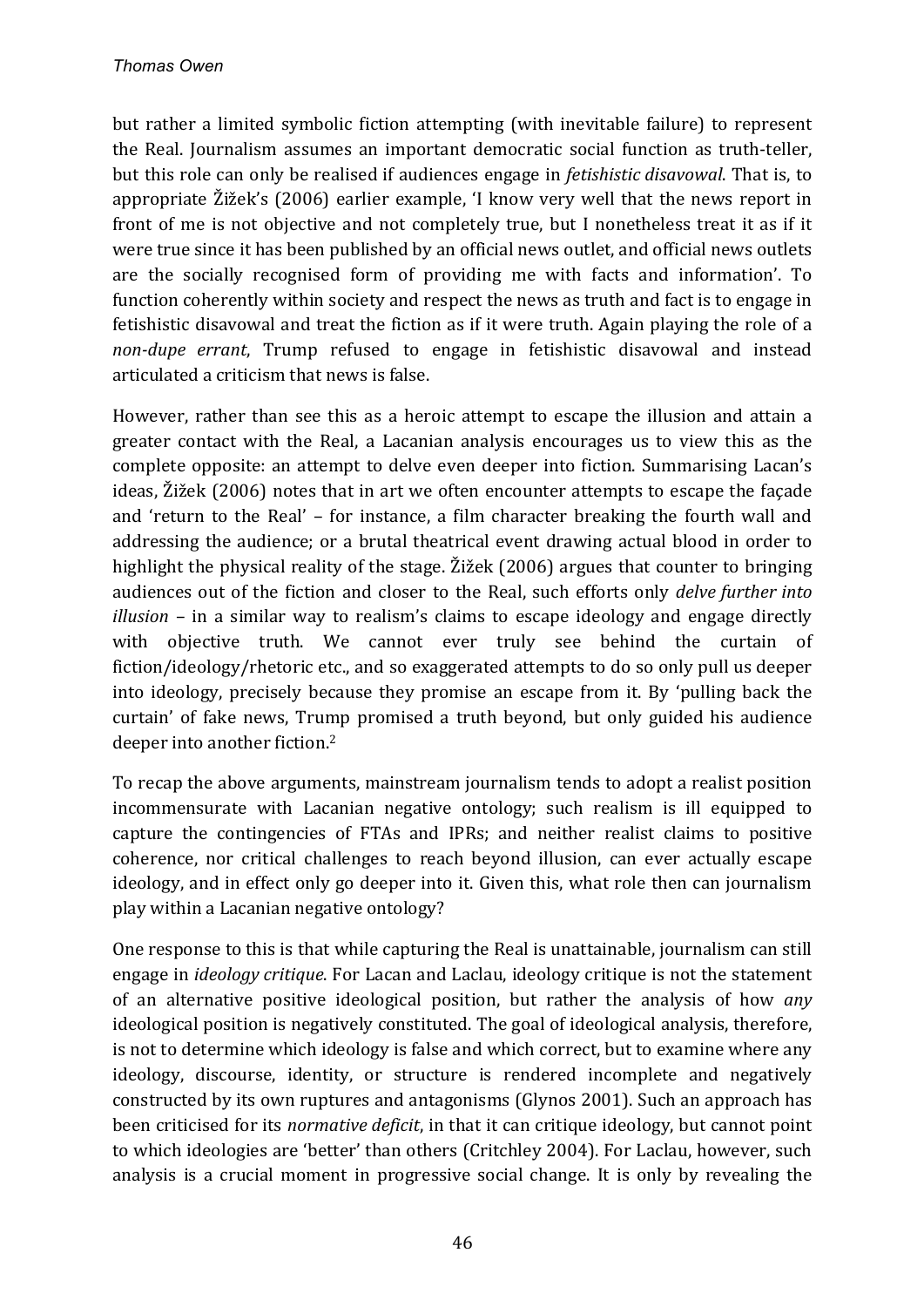contingency and strategic construction of hegemonic regimes that the possibility for change can be fostered, and alternative positions legitimised. Laclau (1990) refers to this as 'reactivation', where the contingent processes leading to the naturalisation of a hegemonic form are rendered visible – for instance, through detailed historicocontextual analysis of the strategic social projects involved in its formation (Glynos 2001). 

Furthermore, for Glynos  $(2001)$  and Marchart  $(2011)$ , a proper negative ontological critique must go beyond reactivation and focus not just on contingency, but on the *impossibility* of the discourse, that is, on the forces rendering the discourse incomplete. For Marchart, media representation can indeed achieve this is moments of 'mediality'. where media focus on the fundamental antagonism within social practice, and are 'touched by the mediality of antagonism'  $(2011, 78)$ . Quoting Leonard Cohen – 'a crack in everything  $-$  that's how the light gets in'  $-$  Marchart argues that ideological critique can only occur when media focus explicitly on the ruptures and breaches structuring social formations (2011, 78). Indeed, he argues, it is only when media focus on the fundamental antagonism underlying all social practice that they can create a true public sphere, facilitating both the 'public' itself, and the means for political contestation.

In this view, journalism can indeed enact ideology critique and escape the naturalisation of hegemonic discourses, but only when it is attuned to the 'cracked', or incomplete, nature of all social formations. Such an approach, if applied to FTAs and IPRs, would focus not on the positively expressed aspects – the laws, administrations, and negotiating forums  $-$  but on the competing definitions of key terms, the strategic campaigns to naturalise meaning, the multiple social actors engaged in such definition, and the inconsistencies and contradictions concealed within naturalisations. In short, it would focus not on the positively manifest aspects of how things 'fully are', but on the negatively latent forces preventing aspects from 'ever fully being'.

### **Conclusion**

Lacan's and Laclau's core contribution to philosophical inquiry is their negative ontology focusing on the impossibility of full closure in identities and discourses. There is no escape from ideology and fiction in this view, only greater or lesser degrees of sensitivity to the relative structuration and competing hegemonic projects constituting symbolic reality. There is no complete capture of the Real. This approach is at odds with mainstream journalism's realist ontology, and presents an uncomfortable challenge to 'truth-telling' in general in an age of multiple realities and 'post-factual' political discourse.

This article has used four historical junctures in the construction of FTAs and IPRs to illustrate Lacanian/Laclauian negative ontology and the 'impossibility' of 'free trade'. It has then outlined the realist ontology of mainstream journalism and argued that such an approach conceals contingency and further naturalises hegemonic meaning. Far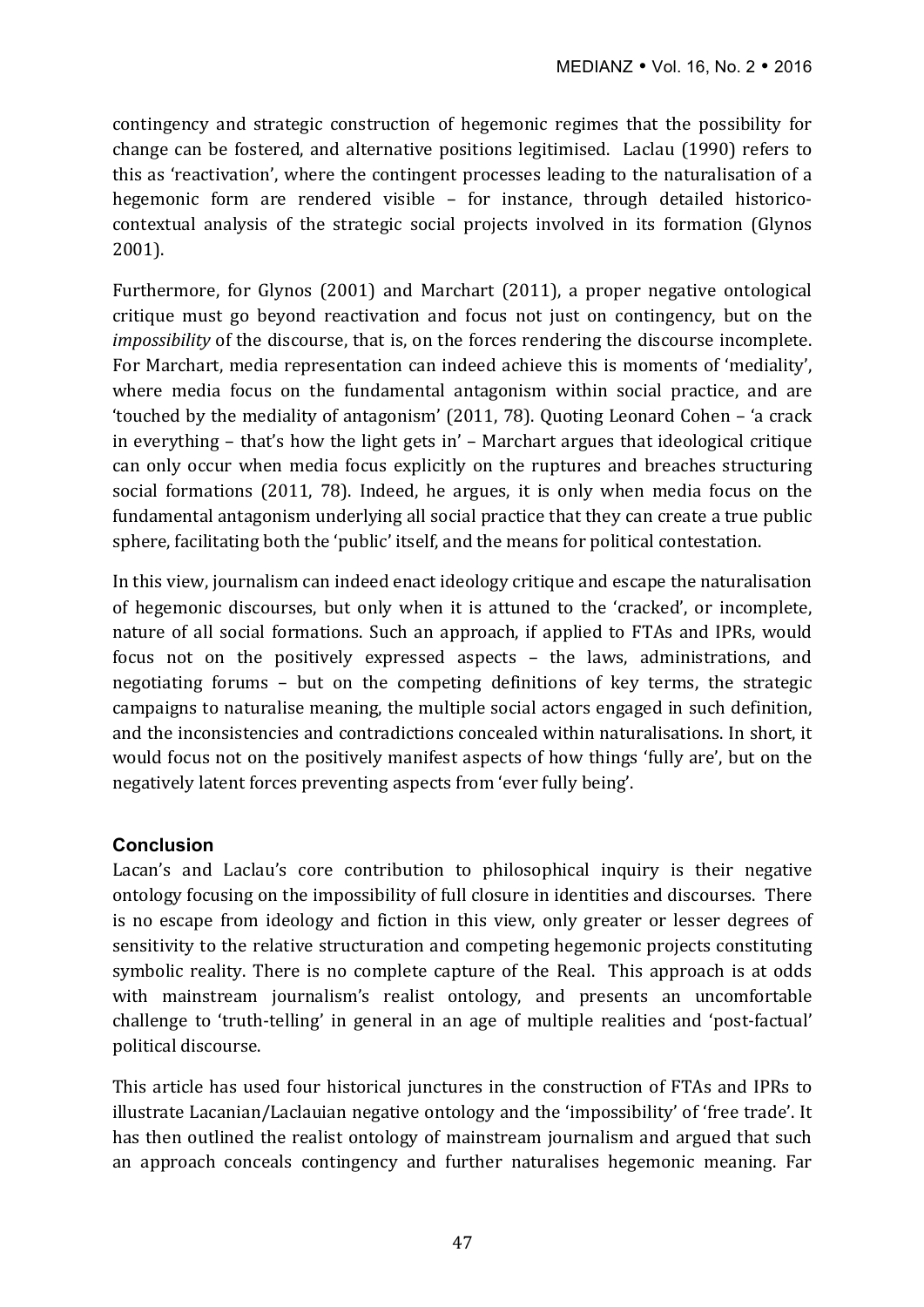from engaging critically with ideology, such realism only reproduces and reinforces dominant ideologies. However, as this article has demonstrated, a negative ontological approach can be usefully applied to reactivate key contemporary political concepts such as IPRs and FTAs – at the very least through a detailed historico-contextual account of their formation. Finally, it has argued that despite its incommensurability with realist ontology, the Lacanian/Laclauian approach can indeed be articulated within journalistic discourse through moments of 'mediality' specifically attuned to the inescapable contingency and antagonism of social forms. By retrieving historical concealments and reactivating naturalised discourses, mainstream journalism can indeed capture the fundamental antagonisms shaping social phenomena, and facilitate a critically engaged public sphere providing the possibility for social change.

#### **Notes**

- 1. As with the nineteenth century British pro-patent campaign, TRIPS did not emerge selfevidently, but was contingently constructed by social actors seeking to build strategic hegemonic projects. Indeed, the story of how corporate leaders from IP-intensive industries aggressively lobbied for stronger patent protections in the 1980s and 1990s has been well documented as an exemplary instance of the power of corporate activists to influence government policy (Drahos and Braithwaite 2002: Matthews 2002; Owen 2015; Sell 2003).
- 2. Much can be said about Donald Trump's relationship with media and 'fake news', and this article does not begin to exhaust the possibilities. Rather, these brief comments are included to further illustrate the nuances of Lacanian ontology, as applied to news analysis.

### **References**

Baird, S. 2013. 'Magic and Hope: Relaxing Trips-Plus Provisions to Promote Access to Affordable Pharmaceuticals'. *Boston College Journal of Law & Social Justice* 33 (1): 107– 145.

Correa, C. M. 2007. Trade Related Aspects of Intellectual Property Rights: A Commentary on the TRIPS Agreement. Oxford, England: Oxford University Press.

Critchley, S. 2004. 'Is There a Normative Deficit in the Theory of Hegemony?' In *Laclau: A Critical Reader,* edited by S. Critchley and O. Marchart, 113-22. London: Routledge.

Drahos, P. and J. Braithwaite. 2002. *Information Feudalism: Who Owns the Knowledge Economy?* London: Earthscan.

Glynos, J. 2001. The Grip of Ideology: A Lacanian Approach to the Theory of Ideology. *Journal of Political Ideologies* 6 (2): 191–214.

Halbert, D. J. 2005. *Resisting Intellectual Property*. New York: Routledge.

Jacquot, B. 1974. *Jacques Lacan: La psychanlyse 1 & 2*. Available from https://www.youtube.com/watch?v=DlMDwdoNDoQ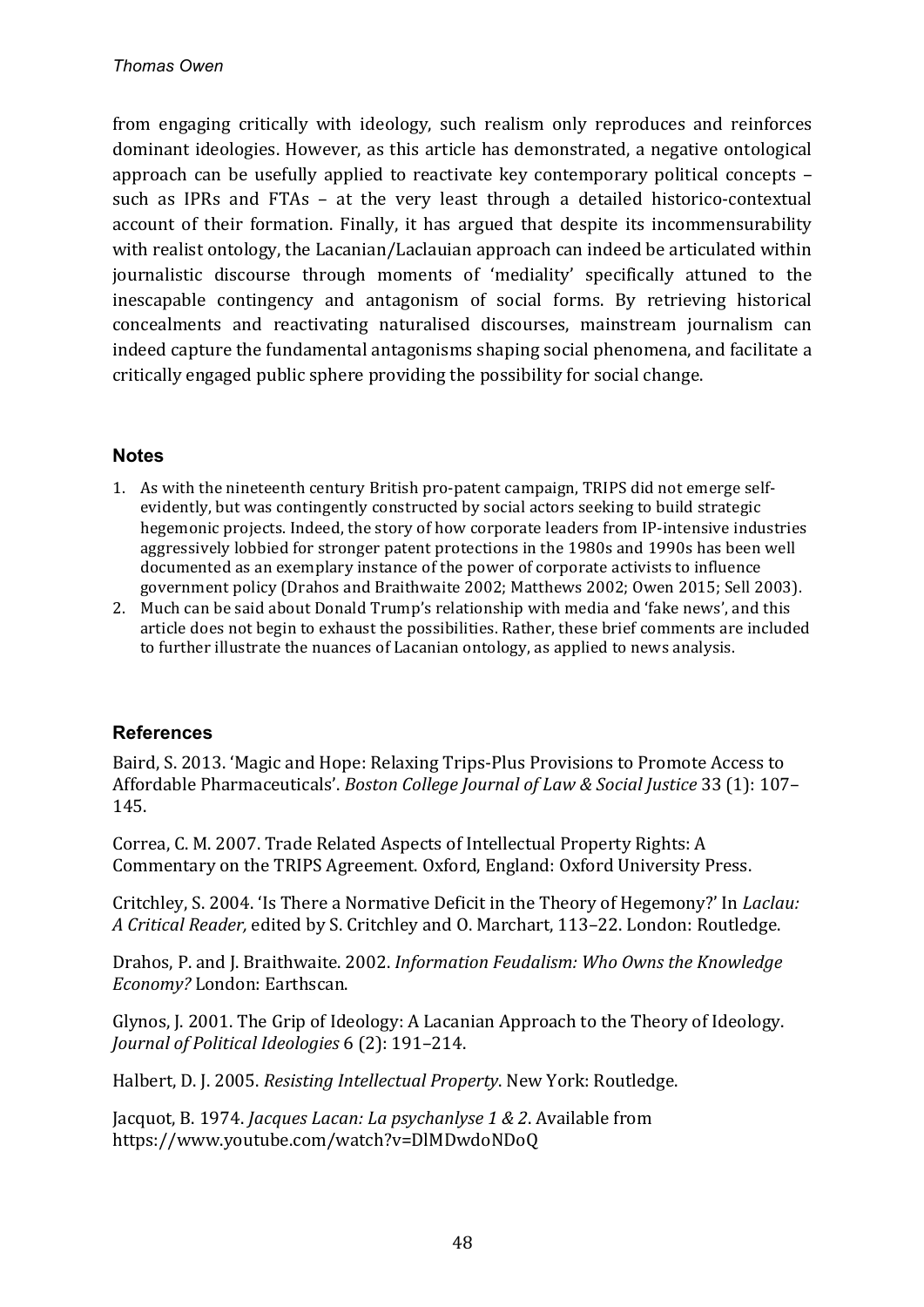Kelsey, J., ed. 2010. No Ordinary Deal: Unmasking theTtrans-Pacific Partnership Free Trade Agreement. Wellington: Bridget Williams Books.

Lacan, J. 1978. The Seminar, Book XI: The Four Fundamental Concepts of Psychoanalysis. Translated by Alan Sheridan. New York: W.W. Norton.

Lacan, J. 1991. *The Seminar, Book I: Freud's Papers on Technique, 1953-1954*. Translated by John Forrester. New York: W.W. Norton.

Lacan, J. 2006. *Écrits*. Translated by Bruce Fink. New York: W.W. Norton.

Laclau, E. 1990. New Reflections on the Revolution of Our Time. London, England: Verso.

Laclau, E. 1991. 'The Impossibility of Society'. *Canadian Journal of Political and Social Science* 15 (1/3):24-27.

Laclau, E. 2005. *On Populist Reason*, London, England: Verso.

Laclau, E. and C. Mouffe. 1985. *Hegemony and Socialist Strategy*. London: Verso.

Machlup, F. and E.T. Penrose. 1950. 'The Patent Controversy in the Nineteenth Century'. The *Journal of Economic History* 10 (1): 1-29.

Marchart, O. 2005. 'The Absence at the Heart of the Presence: Radical Democracy and the "Ontology of Lack"'. In *Radical Democracy: Politics between Abundance and Lack*, edited by L. Tønder & L. Thomassen, 17-31. Manchester: Manchester University Press.

Marchart, O. 2011. 'From Media to Mediality: Mediatic (Counter-)apparatuses and the Concept of the Political in Communication Studies'. In *Discourse Theory and Critical Media* Politics, edited by L. Dahlberg and S. Phelan, 64-81. New York: Palgrave Macmillan.

Matthews, D. 2002. Globalising Intellectual Property Rights: The TRIPS Agreement. London: Routledge.

Mouffe, C. 2005. On the Political. New York: Routledge.

Owen, T. 2013. 'From 'Pirates' to 'Heroes': News, Discourse Change, and the Contested Legitimacy of Generic HIV/AIDS Medicines. *The International Iournal of Press/Politics* 18  $(3): 259 - 280.$ 

Owen, T. 2014. 'The "Access to Medicines" Campaign vs. Big Pharma: Counterhegemonic Discourse Change and the Political Economy of HIV/AIDS Medicines'. *Critical Discourse Studies* 11 (3): 288–304.

Owen, T. 2015. Patents, Pills, and the Press: The Rise and Fall of the Global HIV/AIDS Crisis in the News. New York: Peter Lang.

Panagariya, A. 1999. TRIPS and the WTO: An Uneasy Marriage. In *The Next Negotiating Round: Examining the Agenda for Seattle, edited by I. Bhagwati, 291-302. New York:* Columbia University Press.

Phelan, Sean. 2014. *Neoliberalism, Media and the Political*. London, Palgrave Macmillan.